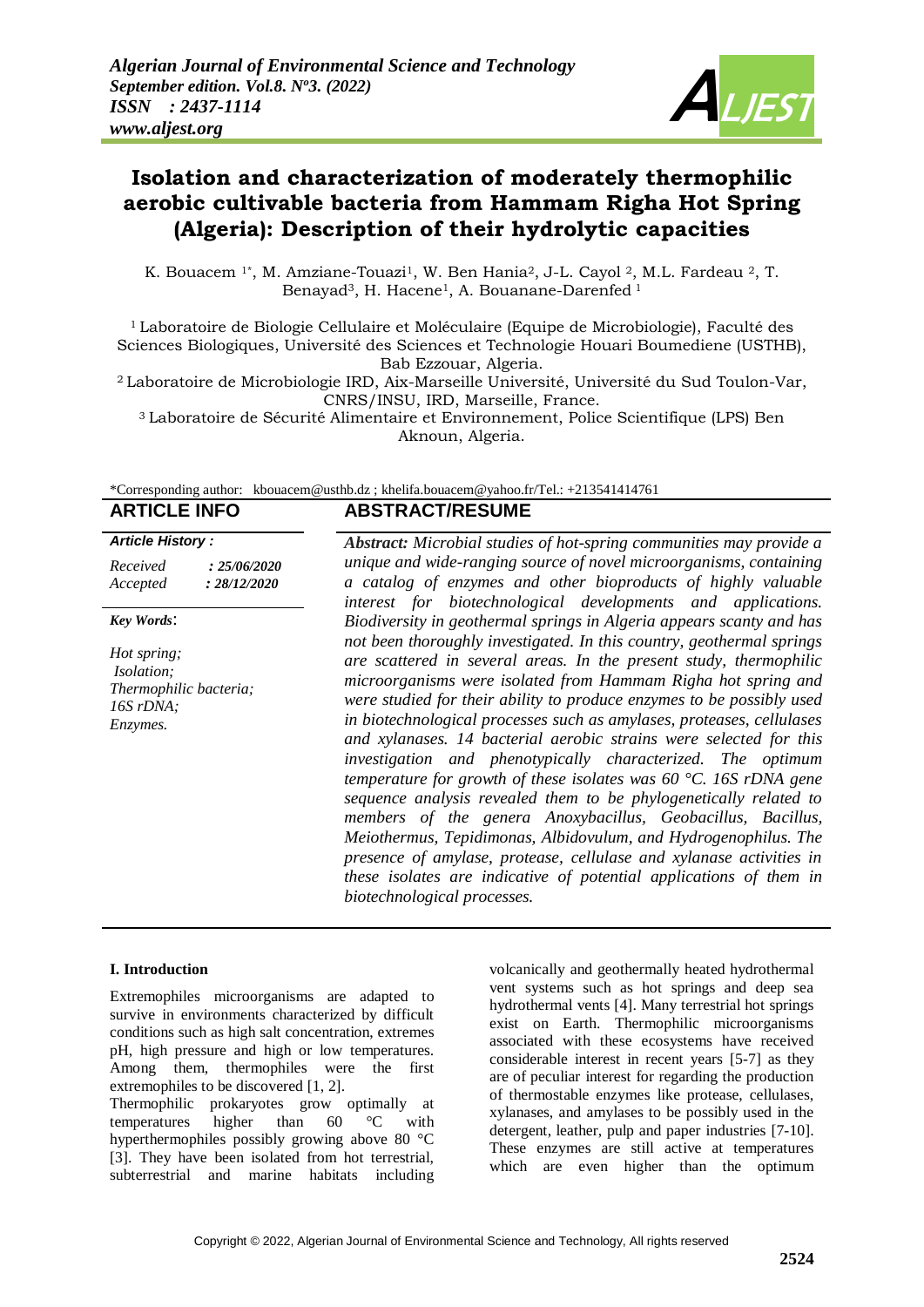temperatures for the growth of the microorganisms themselves [11].

According to the freedonia group [\(http://www.freedoniagroup.com/World-](http://www.freedoniagroup.com/World-Enzymes.html)

[Enzymes.html\)](http://www.freedoniagroup.com/World-Enzymes.html), the global demand for enzymes is forecast to grow on average 4.6 percent through 2020 to \$7.2 billion. This market includes enzymes used in industrial applications. In this respect, concerted efforts and interdisciplinary approaches from academia and industry are required in order to meet the future challenges, modern, and innovative technologies for the production of new generation of enzymes and bioprocesses [12].

Nowadays, more than 282 thermal springs have been identified in Algeria [13].They are distributed in a heterogeneous way and multiply by going towards the northeast of the country. In addition to their therapeutic effects, these sources are among the most extreme ecosystems on the earth and promote the development of thermophilic microflora [14-17].

While experiments have been undertaken in these springs to isolate novel anaerobic thermophiles possessing thermostable enzymes of industrial interest [8, 18, 19], there is no information with regard to indigenous thermophilic aerobic microorganisms inhabiting these extreme environments so far. The main purpose of this study was to characterize thermophilic aerobic bacteria isolated from a hot spring (Hammam Righa) in Algeria by using phenotypic and phylogenetic approaches (*16S* rDNA gene sequence analysis). In addition, extracellular hydrolytic activities of these strains were determined.

## **II. Materials and methods**

## **II.1. Sample collection**

Water samples were collected in march 2012, from a borehole of Hammam Righa hot spring(Fig.1), which is situated at 100 Km South-west of Algiers (Algeria)  $(2^{\circ}24'$  East,  $36^{\circ}22'$  60" North), with an altitude of 550 meters, using 1 L sterile thermal glass bottles. Samples were stored in the laboratory at room temperature.

## **II.2. Measurements and analysis**

Physico-chemical parameters (pH, temperature and conductivity) were measured in-situ, as soon as the samples were collected. Chemical analyses of geothermal spring waters, including calcium  $(Ca^{2+})$ , magnesium  $(Mg^{2+})$ , chloride (Cl<sup>-</sup>), sodium (Na<sup>+</sup>), potassium  $(K^+)$ , sulfate  $(SO_4^2)$  bicarbonate  $(HCO_3^-)$ ), nitrate  $(NO<sub>3</sub><sup>-</sup>)$ , nitrite  $(NO<sub>2</sub><sup>-</sup>)$ , iron (Fe), and phosphate  $(PO<sub>4</sub><sup>3</sup>)$  were performed in the laboratory using standard methods. Manganese (Mn), zinc (Zn), copper (Cu), fluorine (F), arsenic (As), nickel (Ni), and lead (Pb) were



## *Fig. 1. Identificationofthesiteofsamplingisolation.*

## **II.3. Isolation of microorganisms**

Enrichment cultures and isolation were performed in MG medium containing (in  $g/L$ ): glucose (3,6); NH<sub>4</sub>Cl (1); K<sub>2</sub>HPO<sub>4</sub>(0,3); KH<sub>2</sub>PO<sub>4</sub>(0,3); NaCl (1); KCl  $(0,1)$ ; CaCl<sub>2</sub>·2H<sub>2</sub>O  $(0,1)$ ; MgCl<sub>2</sub>·6H<sub>2</sub>O  $(0,25)$ ; yeast extract  $(1)$ ; biotrypcase  $(2)$ . pH was adjusted to 7.0 with 10 M NaOH before autoclaving. Enrichment cultures were subcultured several times under the same conditions. Submerged cultures were carried out in 250 mL shake flasks with 50 mL of medium. The flasks were inoculated and incubated in an orbital shaker at 60 ºC and 150 rpm for 48 hrs. From each sample, 100 μL aliquot was plated by spreading on MG medium plates (five replicates) and incubated for 24, 48 h at 60°C. Different colonies were selected and restreaked several times to obtain pure cultures which were stored in nutrient agar (in g/L): peptone 10, meat extract 5, NaCl 5, agar 20) at 4°C until used.

## **II.4. Characterization of the isolates**

## **II.4.1. Morphological and biochemical studies**

The colony morphologies were determined using cultures grown aerobically on nutrient agar (NA). Cell morphology and motility were examined microscopically in exponentially growing liquid cultures after 18-24h of incubation at 60°C.

The thermophilic isolates were identified by the use of conventional tests. These latter were; Gram reaction, catalase and oxidase production. Acids production from carbohydrates and hydrolyses of some polymers were determined using API 20E and 50 CHB (bioMérieux) as recommended by the manufacturer.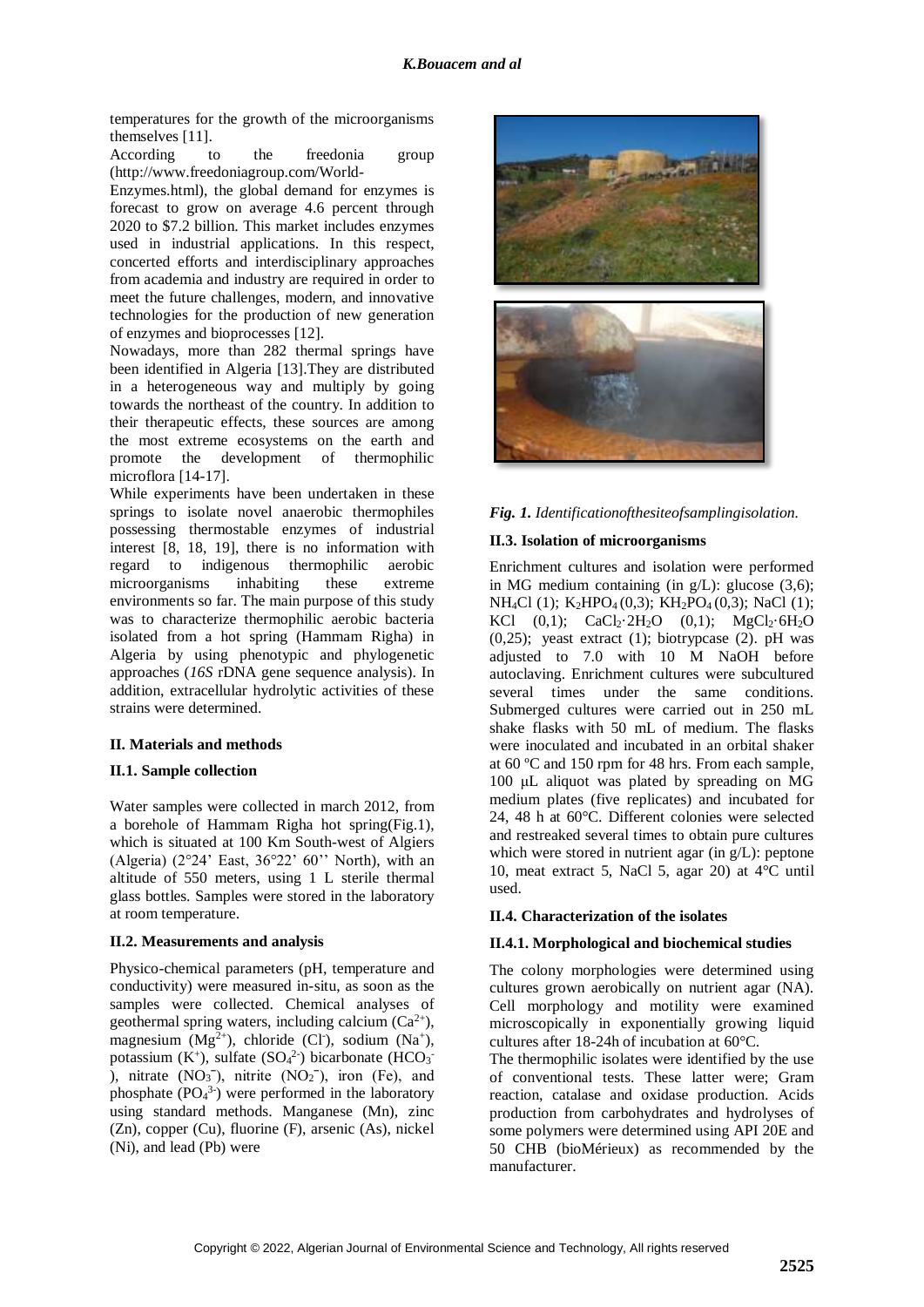## **II.4.2. Physiological tests**

The temperatures tested were 30, 40, 50, 60, 70, and 80 °C. Salinity tolerance was investigated for 1.0 to 7.0% (w/v) NaCl. The pH growth range was examined between 4.0 and 12.0. All the physiological tests were determined in nutrient agaronly exception of the pH dependence of growth at pH 4.0 and the temperature growth at 80 °C which were performed in nutriment broth.

#### **II.4.3.** *16S* **rDNA sequence analysis**

The *16S* rDNA gene was amplifiedby PCR using universal primers Fd1(5<sup>'-</sup> AGAGTTTGATCCTGGCTCAG-3') and R6 (5'- TACGGTTACCTTGTTACGAC-3'). Methods for purification of the DNA and sequencing of the*16S*  rDNA gene were described previously[20]. The partial sequences generated were assembled using BioEdit v. 5.0.9 [21] and the consensus sequence was corrected manually for errors. The sequence was compared with available sequences in GenBank (version 178) using a BLAST search<sup>[22]</sup>). The consensus sequence was then manually adjusted to conformto the*16S* rDNA secondary structure model [23]. Nucleotide ambiguities were omitted and evolutionary distances were calculated using the Jukes and Cantor option [24]. Phylogenetic trees were constructed with the Tree Con program using the neighbour joining [25]. Tree topology was evaluated by a bootstrap analysis using 2,000 resamplings of the sequences [26]. Ist topology was also supported using the maximum-parsimony and maximum-likelihood algorithms. The *16S* rDNA sequence of each strain has been deposited in the GenBank.

#### **II.5. Screening ofhydrolyticactivities**

#### **II.5.1. Amylases**

Each colony was streaked on a nutrient agar plate that contained 1% starch and incubated at 60°C for 48 hours. After the incubation period, plates were flooded with Lugol's iodine to detect the presence of clear halos around those bacterial colonies capable of secreting amylase [27]

#### **II.5.2. Proteases**

For protease activity, skimmed milk agar (SMA) medium was prepared and the nutrient broth culture of bacterium after 24 h of incubation was spot inoculated following agar well method. After inoculation the SMA plate was incubated at 60°C for 48 h. The colonies with a clear zone formed by the hydrolysis of milk casein were evaluated as protease producers [28].

#### **II.5.3. Cellulases**

Eachcolony was streaked on a nutrientagarplatethatcontained  $1\%$  (w/v) carboxymethylcellulose (CMC) andincubatedat 60°C for 48 hours. After incubation, plateswere floodedwith  $0.1\%$  (w/v) Congo red solutionfor 1 to 2 min followed by washing the plate with 1 M NaC1 to detect the presence of clear halos around bacterial colonies that secrete cellulases[29].

#### **II.5.4. Xylanases**

To observe xylanase production, isolates were cultured on nutrient agar plates containing 1% (w/v) oat spelt xylan. After incubation at  $60^{\circ}$ C for 48 h, the zone of hydrolysis was visualized by staining the plates with aqueous solution of 0.2% (w/v) Congo red for 15 min, and then destained with 1 M NaCl[30].

#### **III. Results and discussion**

#### **III.1. Measurementsandanalysis**

The results of physico-chemical characteristics of the water are presented in Table 1. Temperature and pH of the sample were 68 °C and 6.92, respectively. The measured values of conductivity of these waters are investigative of their richness in mineral salts.

They include numerous ions (mg/L):  $Ca^{2+}$  (320),  $Mg^{2+}$  (30.60), Cl<sup>−</sup> (333), Na<sup>+</sup> (320), K<sup>+</sup> (14), HCO<sub>3</sub><sup>−</sup> (260.104), and  $SO_4^2$ <sup>-</sup> (670). The major ions ( $Ca^{2+}$ ,  $Mg^{2+}$ , Cl<sup>-</sup>, Na<sup>+</sup>, K<sup>+</sup>, SO4<sup>2-</sup>, and HCO<sub>3</sub><sup>-</sup>) are naturally very variable due to local geological, climatic, and geographical conditions [31]. Nitrite concentration analysis revealed that the waters had very stumpy nitrite content by World Health Organization WHO standards (0.1 mg/L). Nitrate content was also lower than the WHO recommended limit (50 mg/L). The phosphate concentration is in the admissible limit of 0.5 mg/L. Trace metal concentrations mg/L (F, 0.01, As, 0.01 Ni, 0.01, Pb, 0.002) are generally within the permissible limits [32]. From the results of Table 1, we notice that the thermal waters of Hammam Righa have minimal concentrations of heavy metals indicating the absence of urban and industrial pollution.

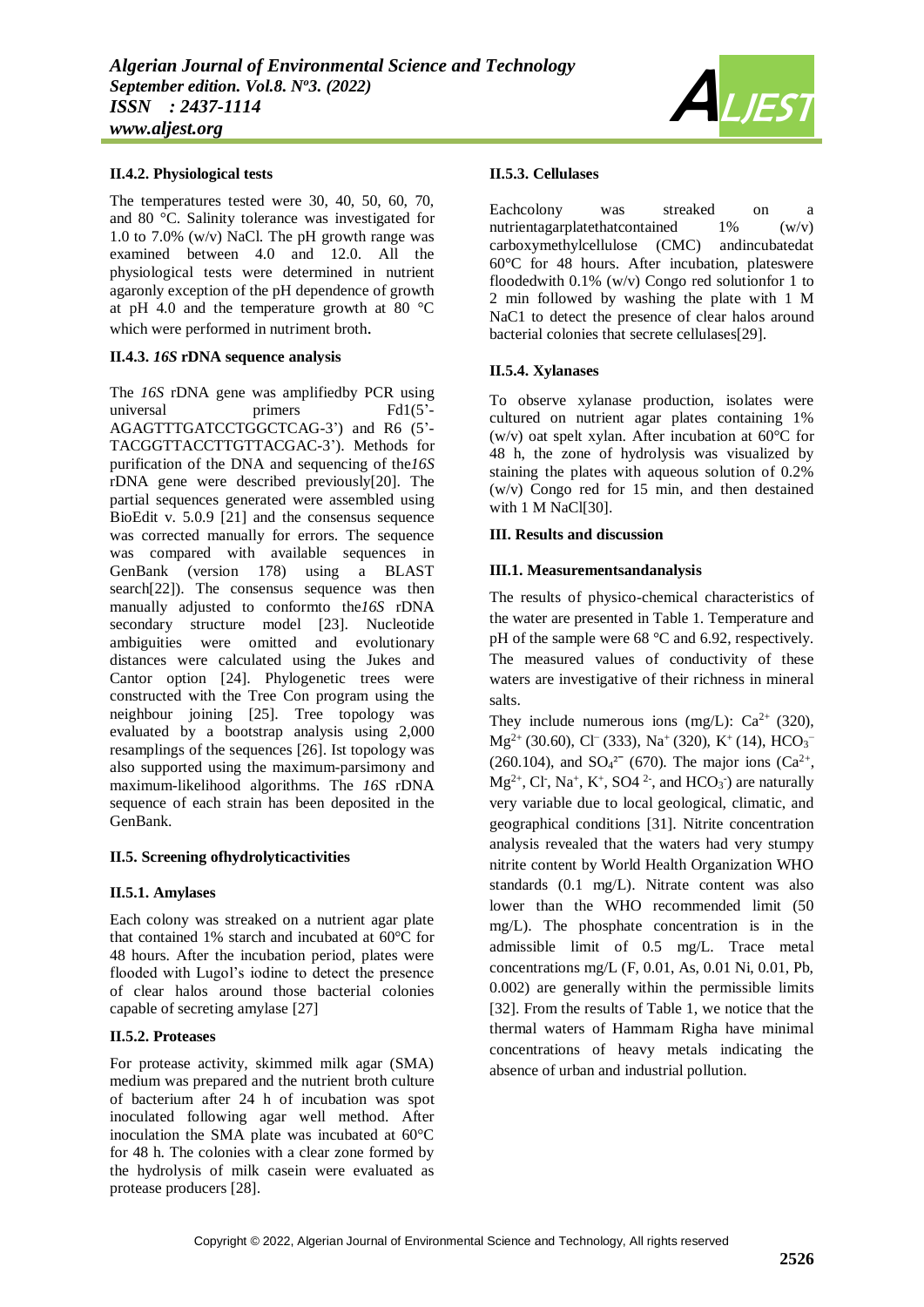*Table 1. Physical and chemical properties of Hammam Righa Hot spring. The concentrations are represented in mg/L except temperature, pH and Conductivity*

*.*

| <b>Variable</b>              | <b>Water Righa hot spring</b> |
|------------------------------|-------------------------------|
| Temperature $(^{\circ}C)$    | 68                            |
| pH                           | 6.92                          |
| Conductivity $(\mu S/cm)$    | 2500                          |
| $Ca^{2+}$                    | 320                           |
| $Mg^{2+}$                    | 30.60                         |
| $Cl+$                        | 333                           |
| $Na+$                        | 200                           |
| $K^+$                        | 14                            |
| HCO <sup>3</sup>             | 260.104                       |
| $SO_4{}^{2-}$                | 670                           |
| NO <sub>2</sub>              | 0.01                          |
| NO <sub>3</sub>              | 1.52                          |
| PO <sub>4</sub> <sup>3</sup> | 0.03                          |
| Fe                           | 0,13                          |
| Mn                           | 0.071                         |
| Zn                           | 0.21                          |
| Cu                           | 0.013                         |
| F, As, Ni                    | 0.01                          |
| Pb                           | 0.002                         |

#### **III.2. Isolation of microorganisms**

The bacterial strains isolated in this study grew aerobically on nutrient agar. They are not exigent. A total of 40 thermophilic bacterial isolates were isolated with optimum temperature of growth occurring at 60 °C.

## **III.3. Characterizationoftheisolates**

Among 40 isolates, only 14 have been the subject of physiological and biochemical study. Morphologically, the strains showed great variation in the color, shape and texture of the colonies (Fig. 2 and Table 2). The pigmentation of the colonies varied from cream, beige, yellow and orange. All the isolates were rods. Gram staining revealed a majority of Gram-positive bacteria with only three isolates (B5GN, HB14, and M2R) being Gram negative.



*Fig. 2. Macroscopic appearance of some strains.*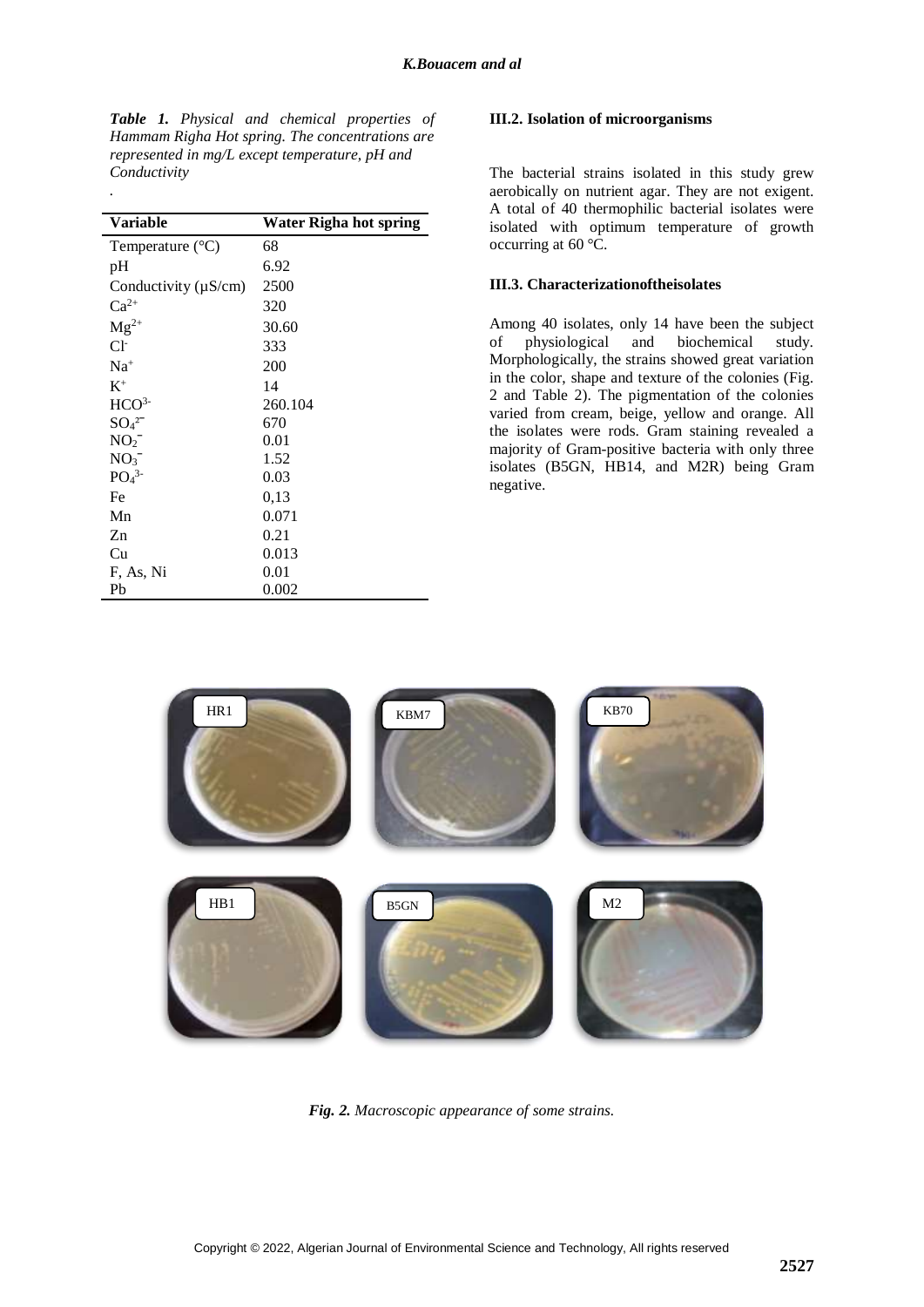

| <b>Strains</b>   | <b>Phenotypic features</b>  |                          |                     |                      |                            |               |      |  |  |  |  |  |  |
|------------------|-----------------------------|--------------------------|---------------------|----------------------|----------------------------|---------------|------|--|--|--|--|--|--|
|                  | <b>Colony</b><br>morphology | <b>Colony</b><br>density | <b>Pigmentation</b> | <b>Cell</b><br>shape | <b>Cell</b><br>arrangement | <b>Motile</b> | Gram |  |  |  |  |  |  |
| <b>ATAM</b>      | Circular                    | <b>Translucent</b>       | Beige               | Rod                  | Single                     | $^{+}$        | $+$  |  |  |  |  |  |  |
| M1V              | Circular                    | Translucent              | Beige               | Rod                  | Short chains               | $^{+}$        | $+$  |  |  |  |  |  |  |
| P <sub>2</sub> S | Circular                    | Translucent              | Beige               | Rod                  | Single                     | $^{+}$        | $+$  |  |  |  |  |  |  |
| <b>BHIA</b>      | Circular                    | Translucent              | Beige               | Rod                  | Short chains               | $^{+}$        | $+$  |  |  |  |  |  |  |
| KBM1             | Circular                    | Opaque                   | Beige               | Rod                  | Single                     | $+$           | $+$  |  |  |  |  |  |  |
| KBM7             | Circular                    | Opaque                   | Beige               | Rod                  | Single/Paired              | $+$           | $+$  |  |  |  |  |  |  |
| B5GN             | Circular                    | <b>Translucent</b>       | Yellow              | Rod                  | Single/Paired              |               |      |  |  |  |  |  |  |
| <b>KB70</b>      | Circular                    | Translucent              | Cream               | Rod                  | Single                     | $^{+}$        | $+$  |  |  |  |  |  |  |
| HR1              | Circular                    | Opaque                   | Cream               | Rod                  | Single                     | $^{+}$        | $+$  |  |  |  |  |  |  |
| HR <sub>2</sub>  | Rhizoid                     | Opaque                   | Beige               | Rod                  | Short chains               | $+$           | $+$  |  |  |  |  |  |  |
| HB14             | Circular                    | Opaque                   | Cream               | Rod                  | Single                     | -             |      |  |  |  |  |  |  |
| HR <sub>6</sub>  | rhizoid                     | Opaque                   | Beige               | Rod                  | Single                     | $^{+}$        | $+$  |  |  |  |  |  |  |
| <b>HR10</b>      | Circular                    | Opaque                   | Cream               | Rod                  | Short chains               | $^{+}$        | $^+$ |  |  |  |  |  |  |
| M <sub>2</sub> R | Circular                    | Opaque                   | Orange              | Rod                  | Single                     |               |      |  |  |  |  |  |  |

*Table 2. Phenotypic features of isolates.*

As shown in Table 3, strains KB 70, ATAM, M1V, P2S, HR6, HR1, HR2, HR10, BHIA and KBM7 were catalase, oxidase and nitrate reduction positive, and endospore-forming. KBM1, B5GN, and HB14 were catalase, oxidase, and nitrate reduction positive, and asporulated. Strains P2S, HB14, and BHIA1 were the only ones to show positive results for ortho nitrophenyl-β-D galactopyranosidase (ONPG). Strains M1V, KB 70, HR1, ATAM, M2R, HR2, BHIA, and B5GN showed negative results regarding arginine dihydrolases (ADH), lysine decarboxylase (LDC), ornithine decarboxylases (ODC), H<sub>2</sub>S production and urease.

In addition, all isolates presented an immense variability in their aptitude to use sugars and polymers that reflect inter- and intra-specific polymorphism (Tables 3-4).

*Table 3. Biochemical characteristics of isolates (Analytical profiling index 20E). 1: ATAM, 2: M1V, 3: P2S, 4:*  BHIA, 5: KBM1, 6: KBM7, 7: B5GN, 8: KB70, 9: HR1, 10: HR2, 11: HB14, 12: HR6, 13: HR10, 14: M2R.

| <b>Isolates</b> test          | 1      | $\mathbf{2}$ | 3      | 4      | 5              | 6      | 7                        | 8                 | 9      | 10     | 11                       | 12     | 13     | 14     |
|-------------------------------|--------|--------------|--------|--------|----------------|--------|--------------------------|-------------------|--------|--------|--------------------------|--------|--------|--------|
| Catalase                      | $^{+}$ | $^{+}$       | $+$    | $^{+}$ | $^{+}$         | $+$    | $+$                      | $+$               | $+$    | $+$    | $+$                      | $+$    | $^{+}$ | $+$    |
| Oxidase                       | $^{+}$ | $^{+}$       | $^{+}$ | $+$    | $+$            | $^{+}$ | $^{+}$                   | $+$               | $+$    | $+$    | $^{+}$                   | $^{+}$ | $^{+}$ | $^{+}$ |
| Nitrate reduction             | $^{+}$ | $^{+}$       | $+$    | $+$    | $+$            | $^{+}$ | $+$                      | $+$               | $+$    | $+$    | $^{+}$                   | $^{+}$ | $^{+}$ | $^{+}$ |
| Sporulation                   | $^{+}$ | $^{+}$       | $^{+}$ | $^{+}$ | $\overline{a}$ | $^{+}$ | $\overline{\phantom{a}}$ | $+$               | $+$    | $^{+}$ | $\overline{\phantom{0}}$ | $+$    | $^{+}$ |        |
| ß-galactosidase               |        |              | $+$    | $^{+}$ |                |        |                          |                   |        |        | $^{+}$                   |        |        |        |
| Arginine Dihydrolase          |        |              | $^{+}$ |        | $+$            | $+$    |                          |                   |        |        | $^{+}$                   | $^{+}$ | $+$    |        |
| Lysine Decarboxylase          |        |              | $+$    |        |                |        |                          |                   |        |        |                          | $+$    | $+$    |        |
| Ornithine Decarboxylase       |        |              | $^{+}$ |        |                |        |                          |                   |        |        |                          | $^{+}$ | $+$    |        |
| Citrate                       |        |              | $^{+}$ |        |                |        |                          |                   |        |        |                          | $^{+}$ | $^{+}$ |        |
| $H_2S$                        |        |              |        |        |                |        |                          |                   |        |        |                          |        |        |        |
| Urease                        |        |              | $+$    |        |                |        |                          |                   |        |        | $^{+}$                   |        |        |        |
| <b>Tryptophane Desaminase</b> |        |              |        |        |                |        |                          | $+$               |        | $+$    |                          |        |        |        |
| Indol                         |        |              |        |        |                |        |                          |                   |        |        |                          |        |        |        |
| Voges proskauer               |        |              | $^{+}$ | $^{+}$ | $^{+}$         | $^{+}$ | $^{+}$                   |                   |        |        | $^{+}$                   | $+$    | $^{+}$ | $^{+}$ |
| Gelatine                      | $^{+}$ | $^{+}$       | $^{+}$ | $^{+}$ | $+$            | $+$    | $^{+}$                   | $+$               | $+$    | $+$    | $+$                      | $+$    | $+$    | $+$    |
| Glucose                       | $^{+}$ | $^{+}$       | $^{+}$ | $^{+}$ | -              | $+$    | $+$                      | $\qquad \qquad -$ | $^{+}$ | $+$    |                          |        | $+$    | $+$    |
| Mannitol                      |        |              | $^{+}$ |        | $^{+}$         | $^{+}$ |                          |                   |        |        |                          |        | $^{+}$ | $^{+}$ |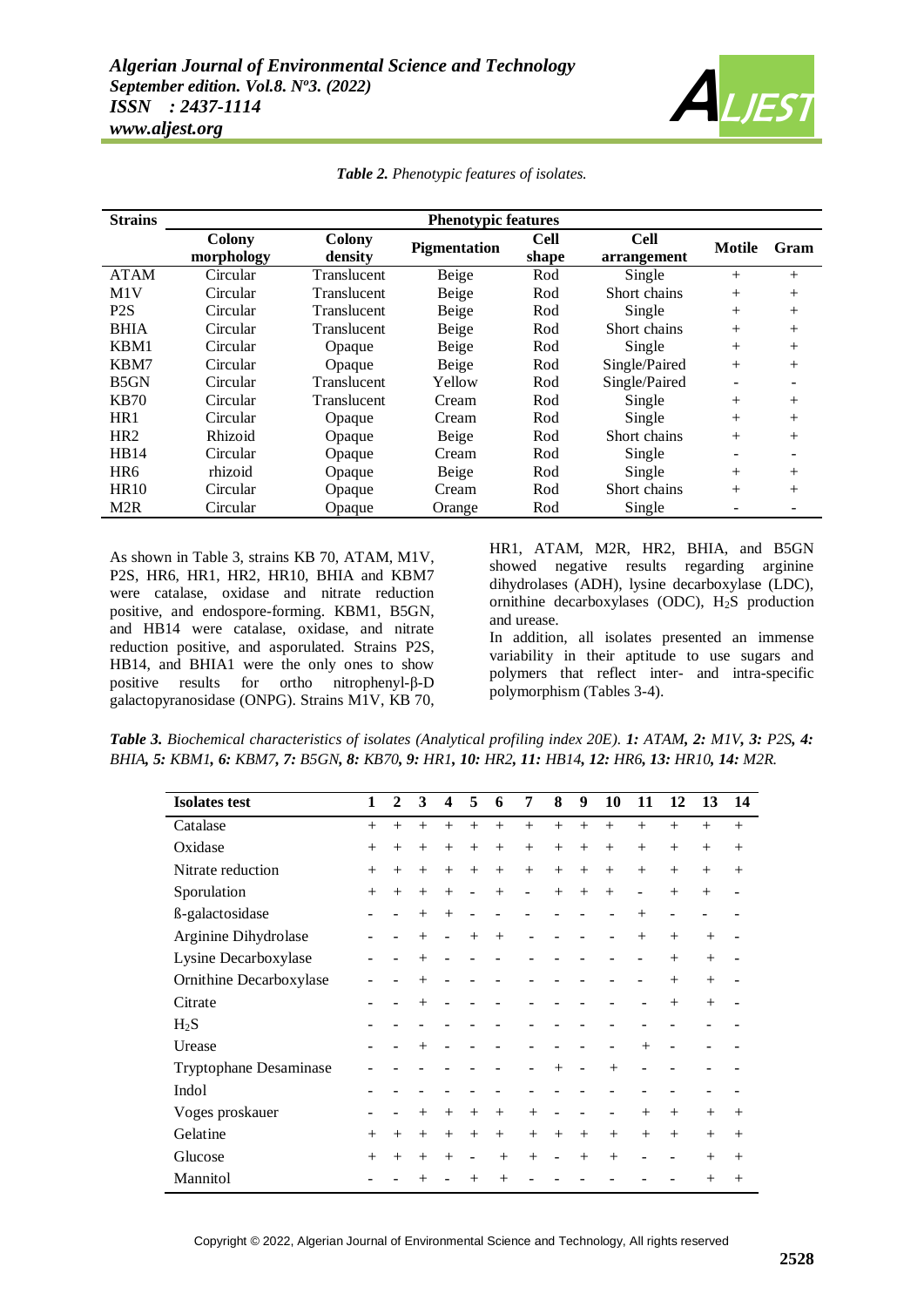| Inositol   | $\sim$                       |        | $^+$   | $\overline{\phantom{a}}$     |                          | $^{+}$                   | -                        |                          |                          |                          |                          |                              |            |
|------------|------------------------------|--------|--------|------------------------------|--------------------------|--------------------------|--------------------------|--------------------------|--------------------------|--------------------------|--------------------------|------------------------------|------------|
| Sorbitol   | $\qquad \qquad \blacksquare$ |        |        | $\qquad \qquad \blacksquare$ | $^{+}$                   | $^+$                     | $\overline{\phantom{a}}$ | $\qquad \qquad$          | ۰                        | $\qquad \qquad$          | $\overline{\phantom{a}}$ | $\qquad \qquad \blacksquare$ | $^{+}$     |
| Rhamnose   |                              |        |        |                              |                          |                          |                          |                          |                          |                          |                          | $\overline{\phantom{a}}$     | $^{+}$     |
| Saccharose | $^{+}$                       | $^{+}$ | $^{+}$ | $\overline{\phantom{a}}$     | $\overline{\phantom{a}}$ | $^{+}$                   | $\overline{\phantom{a}}$ | $\overline{\phantom{a}}$ | -                        | -                        | $+$                      | $\overline{\phantom{a}}$     | $\sim$ $-$ |
| Melibiose  | $^{+}$                       |        |        |                              |                          |                          |                          |                          | $\overline{\phantom{a}}$ | $\overline{\phantom{a}}$ | $+$                      | $\overline{\phantom{a}}$     | $+$        |
| Amygdaline | $^{+}$                       | -      | $^{+}$ | $+$                          | $^{+}$                   | $^{+}$                   | ۰                        |                          | $\overline{\phantom{0}}$ | -                        | $+$                      | ۰                            | $+$        |
| Arabinose  | ۰                            | $^+$   | $^{+}$ |                              | $\overline{\phantom{a}}$ | $\overline{\phantom{0}}$ | $\overline{\phantom{0}}$ |                          |                          |                          | $\overline{\phantom{0}}$ | $\overline{\phantom{a}}$     | $^{+}$     |

*Table 4. Biochemical characteristics of isolates: API 50 CHB. 1: ATAM, 2: M1V, 3: P2S, 4: BHIA, 5: KBM1, 6:*  KBM7, 7: B5GN, 8: KB70, 9: HR1, 10: HR2, 11: HB14, 12: HR6, 13: HR10, 14: M2R.

| Carbohydrate          | <b>Symbol</b>            | $\mathbf{1}$             | $\overline{2}$         | 3                        | $\overline{\mathbf{4}}$ | 5                        | 6                        | 7              | 8                           | 9                                | 10             | 11             | 12                     | 13                       | 14             |
|-----------------------|--------------------------|--------------------------|------------------------|--------------------------|-------------------------|--------------------------|--------------------------|----------------|-----------------------------|----------------------------------|----------------|----------------|------------------------|--------------------------|----------------|
|                       | $\boldsymbol{0}$         | ÷,                       |                        |                          |                         |                          |                          |                |                             |                                  |                | L.             | L.                     |                          |                |
| Glycerol              | <b>GLY</b>               | ÷,                       | $^{+}$                 | $^{+}$                   | $\overline{a}$          | $\overline{a}$           | $\overline{a}$           | $+$            | $\overline{a}$              | $\overline{a}$                   | $\overline{a}$ | $\overline{a}$ | $^{+}$                 | $+$                      | $\overline{a}$ |
| Erythritol            | <b>ERY</b>               | $\overline{a}$           | $^{+}$                 | $^{+}$                   | $\overline{a}$          |                          | $\overline{a}$           | L.             | $\overline{a}$              | $\overline{a}$                   | L,             | $\overline{a}$ | $\overline{a}$         | $\overline{a}$           |                |
| D-arabinose           | <b>DARA</b>              | $\overline{a}$           | $^{+}$                 | $^{+}$                   | $^{+}$                  |                          |                          |                |                             |                                  |                |                | $\overline{a}$         | ÷,                       | $^{+}$         |
| L-arabinose           | <b>LARA</b>              | $+$                      | $^{+}$                 | $^{+}$                   | $\overline{a}$          |                          | $^{+}$                   |                | $\overline{a}$              | $^{+}$                           |                | ÷,             | $^{+}$                 | $^{+}$                   |                |
| D-ribose              | <b>RIB</b>               | $+$                      | $+$                    | $^{+}$                   | ÷,                      | $\overline{a}$           | $^{+}$                   | L.             | $\overline{a}$              | $+$                              | $\overline{a}$ | ÷,             | $^{+}$                 | $+$                      |                |
| D-xylose              | <b>DXYL</b>              | ÷,                       | $^{+}$                 | $^{+}$                   | $^{+}$                  | $\overline{a}$           | $^{+}$                   |                | $\overline{a}$              | $\overline{a}$                   |                | $^{+}$         | $^{+}$                 | $^{+}$                   |                |
| L-xylose              | <b>LXYL</b>              | ÷,                       | $+$                    | $+$                      | $^{+}$                  | $+$                      |                          |                |                             |                                  |                | ÷,             |                        |                          |                |
| D-adonitol            | <b>ADO</b>               | ÷                        | $+$                    | $+$                      | $^{+}$                  | $\overline{a}$           |                          |                |                             |                                  |                |                |                        |                          |                |
| Methyl-BDXylopyrano   | <b>MDX</b>               | ÷,                       | $+$                    | $^{+}$                   | ÷,                      |                          | ÷,                       |                |                             |                                  |                |                |                        |                          |                |
| D-galactose           | <b>GAL</b>               | $^{+}$                   | $+$                    | $^{+}$                   |                         |                          | $^{+}$                   |                | $\overline{a}$              | $^{+}$                           |                | ÷,             | $^{+}$                 | $+$                      |                |
| glucose               | <b>GLU</b>               | $+$                      | $^{+}$                 | $^{+}$                   | $\ddot{}$               | $\overline{a}$           | $^{+}$                   | $+$            | $\overline{a}$              | $^{+}$                           | $\overline{a}$ | ÷,             | $^{+}$                 | $+$                      | $+$            |
| D-fructose            | <b>FRU</b>               | $+$                      | $^{+}$                 | $^{+}$                   | $\overline{a}$          | $^{+}$                   | $\ddot{}$                | $+$            | $\overline{a}$              | $+$                              |                | $^{+}$         | $^{+}$                 | $+$                      |                |
| D-mannose             | <b>MNE</b>               | $+$                      | $+$                    | $^{+}$                   | $\overline{a}$          | $\overline{a}$           | $^{+}$                   |                | $\overline{a}$              | $^{+}$                           |                | $\overline{a}$ | $^{+}$                 | $+$                      |                |
| L-Sorbose             | <b>SBE</b>               | $\overline{a}$           | $+$                    | $^{+}$                   | $\overline{a}$          | $\overline{a}$           | $\overline{a}$           |                | $\overline{a}$              | $\overline{a}$                   | $\overline{a}$ | $\overline{a}$ | $\overline{a}$         | $\overline{a}$           |                |
| L-rhamnose            | <b>RHA</b>               | $+$                      | $^{+}$                 | $^{+}$                   | ÷,                      |                          |                          |                |                             | $^{+}$                           |                |                | $\overline{a}$         |                          |                |
| Dulitol               | <b>DUL</b>               | $\overline{a}$           | $^{+}$                 | $^{+}$                   | ÷,                      |                          | ÷.                       |                |                             |                                  |                |                |                        | ÷,                       |                |
| Inositol              | <b>INO</b>               | ÷,                       | $+$                    | $^{+}$                   | ÷,                      | $+$                      | $+$                      |                | L                           | ÷.                               | ÷,             | L,             | ÷.                     | $\overline{\phantom{a}}$ | $^{+}$         |
| D-mannitol            | <b>MAN</b>               | ÷                        |                        | $^{+}$                   | ÷,                      | $\ddot{}$                | $^{+}$                   |                |                             | $\overline{a}$                   | $\overline{a}$ | $\overline{a}$ | $^{+}$                 | $\overline{\phantom{a}}$ | $^{+}$         |
| D-sorbitol            | <b>SOR</b>               |                          | $\overline{a}$         | ÷,                       | ÷                       | $\ddot{}$                | $^{+}$                   |                |                             |                                  |                |                |                        | ÷                        | $^{+}$         |
| $\alpha$ -Methyl-     | <b>MDM</b>               | ÷,                       | $+$                    | $^{+}$                   |                         |                          |                          |                |                             |                                  |                |                |                        |                          |                |
| D-Mannoside           |                          |                          |                        |                          |                         |                          |                          |                |                             |                                  |                |                |                        |                          |                |
| $\alpha$ -Methyl-     | <b>MDG</b>               | $^{+}$                   | $^{+}$                 | $^{+}$                   |                         |                          | $^{+}$                   |                |                             | $^{+}$                           |                |                | $^{+}$                 | $^{+}$                   |                |
| D-Glucoside           |                          |                          |                        |                          |                         |                          |                          |                |                             |                                  |                |                |                        |                          |                |
| N-Acetyl Glucosamine  | <b>NAG</b>               | $^{+}$                   | $^{+}$                 | $^{+}$                   |                         |                          |                          |                |                             | $^{+}$                           |                |                |                        |                          |                |
| Amygdalin             | <b>AMY</b>               | $^{+}$                   | $\overline{a}$         | $^{+}$                   | $\ddot{}$               | $^{+}$                   | $^{+}$                   |                |                             | $\overline{a}$                   |                | $\overline{a}$ | $^{+}$                 |                          | $^{+}$         |
| Arbutin               | <b>ARB</b>               |                          |                        |                          | $\overline{a}$          | $\overline{a}$           |                          |                |                             |                                  |                |                | $\overline{a}$         | $+$                      |                |
| esculin               | <b>ESC</b>               | $+$<br>$+$               | $^{+}$<br>$^{+}$       | $^{+}$<br>$\overline{a}$ | ÷,                      | $\overline{a}$           | $^{+}$<br>$^{+}$         |                | $\overline{a}$<br>$\ddot{}$ | $\overline{a}$<br>$+$            | $+$            | ÷              | $^{+}$                 | $^{+}$                   |                |
| Salicin               | <b>SAL</b>               |                          |                        |                          | ÷.                      |                          |                          |                | $\overline{a}$              | $^{+}$                           |                | ÷,             |                        |                          |                |
| D-cellobiose          | <b>CEL</b>               | $+$                      | $^{+}$                 | $+$                      |                         | $+$                      | $^{+}$                   | $\overline{a}$ | ÷,                          |                                  |                |                | $^{+}$                 |                          |                |
| D-maltose             | <b>MAL</b>               | $+$                      | $+$                    | $^{+}$                   | $+$                     | $+$                      | $+$                      |                |                             | $+$                              | $\overline{a}$ | ÷,             | $^{+}$                 | $^{+}$                   |                |
| D-lactose             | <b>LAC</b>               | $^{+}$                   | $^{+}$                 | $^{+}$                   | $^{+}$                  | $+$                      | $+$<br>$\overline{a}$    | $+$            | $\overline{a}$              | $+$                              |                | $\overline{a}$ | $^{+}$                 | $^{+}$                   | $\overline{a}$ |
| D-melibiose           |                          | $^{+}$                   | $^{+}$                 | $^{+}$                   | $^{+}$                  | $+$                      |                          |                | $\overline{a}$              | $+$                              |                | $\overline{a}$ | ÷,                     |                          |                |
| D-saccharose          | <b>MEL</b><br><b>SAC</b> | $^{+}$                   | $\overline{a}$         | $\overline{a}$           | ÷                       | $\overline{\phantom{a}}$ | $\overline{\phantom{0}}$ |                |                             | $\overline{a}$                   |                | $\overline{a}$ | $+$                    |                          | $^{+}$         |
|                       |                          | $+$                      | $^{+}$                 | $+$                      | ÷                       | ÷,                       | $^{+}$                   | ÷,             | ÷,                          | $+$                              | $\overline{a}$ | ÷              | $^{+}$                 | ÷                        |                |
| D-trehalose<br>Inulin | <b>TRE</b>               | ÷                        | $+$                    | $^{+}$                   | $\overline{a}$          | ÷,                       | $^{+}$<br>L.             | $+$            | $\overline{a}$              | $\overline{a}$<br>$\overline{a}$ |                | ÷              | $^{+}$                 | $+$                      |                |
|                       | <b>INU</b>               | ۳                        | $^{+}$                 | $^{+}$                   |                         |                          |                          |                |                             |                                  |                | $^{+}$         | L.                     | L.                       |                |
| D-melezitose          | <b>MLZ</b>               | ÷                        | $^{+}$<br>$\mathbf{I}$ | $^{+}$                   |                         |                          |                          | $\mathbf{I}$   | $\overline{a}$              | $^{+}$<br>$\mathbf{I}$           |                | $^{+}$         | $^{+}$<br>$\mathbf{I}$ | $^{+}$<br>$\mathbf{I}$   |                |
| D-raffinose           | <b>RAF</b>               | $^{+}$                   |                        | ∔                        |                         |                          | $\mathbf{I}$             |                |                             |                                  |                | $^{+}$         |                        |                          |                |
| <b>Starch</b>         | <b>AMD</b>               | $^{+}$                   | $+$                    | $^{+}$                   |                         |                          | $^{+}$                   | $^{+}$         |                             | $^{+}$                           |                |                | $^{+}$                 | $^{+}$                   |                |
| glycogen              | <b>GLYG</b>              | $^{+}$                   | $+$                    | $^{+}$                   |                         |                          | $\ddot{}$                | $^{+}$         |                             | $^{+}$                           |                | $^{+}$         |                        |                          |                |
| Xylitol               | <b>XLT</b>               | $\overline{\phantom{a}}$ | $+$                    | $^{+}$                   |                         |                          |                          |                |                             |                                  |                |                |                        |                          |                |
| Gentiobiose           | <b>GEN</b>               | $^{+}$                   | $^{+}$                 | $^{+}$                   |                         |                          | $+$                      |                |                             | $^{+}$                           |                |                |                        |                          |                |
| D-turanose            | <b>TUR</b>               |                          | $^{+}$                 | $^{+}$                   |                         |                          | $^{+}$                   | $^{+}$         |                             |                                  |                |                | $^{+}$                 | $^{+}$                   |                |
| D-lyxose              | <b>LYX</b>               |                          | $^{+}$                 | $^{+}$                   |                         |                          |                          |                |                             |                                  |                |                |                        |                          |                |
| D-tagatose            | <b>TAG</b>               |                          | $+$                    | $^{+}$                   |                         |                          |                          |                |                             | $+$                              |                |                |                        |                          | $^{+}$         |
| D-fucose              | <b>DFUC</b>              | -                        | $^{+}$                 | $\! +$                   |                         |                          |                          |                |                             |                                  |                |                |                        |                          | $^{+}$         |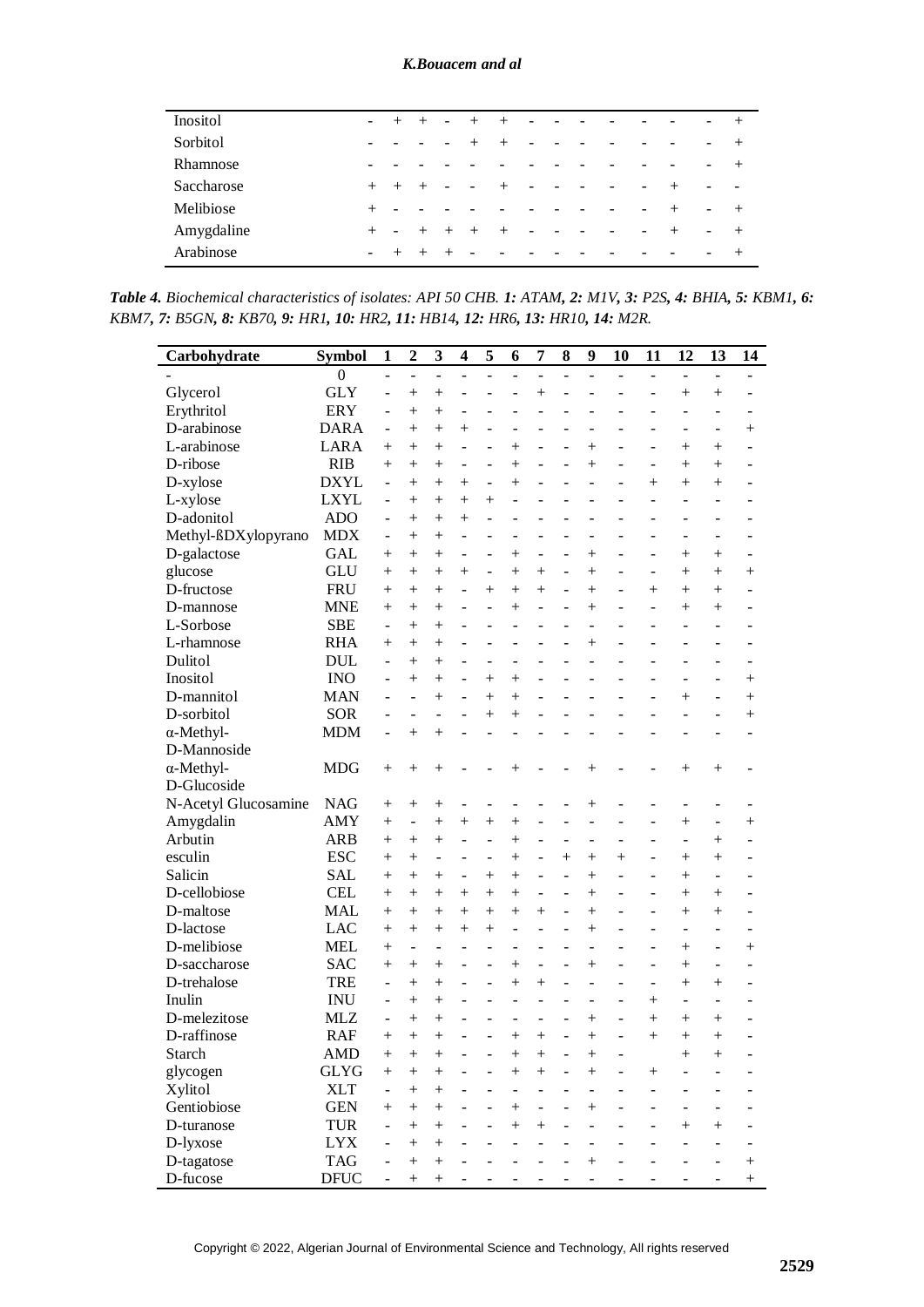

| L-fucose           | LFUC       |    |        |    | $\overline{\phantom{0}}$ |                          |                          |   |                          |          | $\overline{\phantom{a}}$ | $\overline{\phantom{a}}$ |                          |
|--------------------|------------|----|--------|----|--------------------------|--------------------------|--------------------------|---|--------------------------|----------|--------------------------|--------------------------|--------------------------|
| D-arabitol         | DARL       |    |        |    |                          |                          |                          |   |                          |          |                          |                          | $\overline{\phantom{0}}$ |
| L-arabitol         | LARL       | ۰. |        |    | $\overline{\phantom{a}}$ | $\overline{\phantom{0}}$ | $\overline{a}$           |   |                          |          | $\overline{\phantom{a}}$ | $\sim$                   |                          |
| Gluconate          | <b>GNT</b> |    | $\sim$ | ÷. | $\overline{\phantom{0}}$ |                          | $\overline{\phantom{a}}$ | - | $\overline{\phantom{a}}$ | $\equiv$ | $\overline{\phantom{a}}$ | $\overline{\phantom{a}}$ | $\sim$                   |
| 2- keto-gluconate  | 2KG.       | ۰  |        |    |                          |                          |                          |   |                          |          |                          |                          | $\overline{\phantom{a}}$ |
| 5- keto -gluconate | 5KG.       | -  |        |    |                          |                          |                          |   |                          |          |                          |                          | $\overline{\phantom{0}}$ |

As shown in Table 5, All strains grew in a wide range of temperature (from 40 to 60 °C) while strains M1V, P2S, BHIA, KBM7, B5GN, KB 70, HR1, HR2, HR6, and HR10) grew up to 80 $\degree$  C. The pH range for growth of all isolates is between 6 and 9. However, four strains (ATAM, HR1, HR2,

and HR10) are able to grow under slightly acidic conditions at pH 5 and are considered as acidotolerant. Strain B5GN grows at a pH range from 6 to 12 thus suggesting its alkali-tolerance. The isolates were all able to grow in the presence of 1 and 2% NaCl but not at 7%.

|  |  | Table 5. Physiological characteristics of isolates. |  |
|--|--|-----------------------------------------------------|--|
|--|--|-----------------------------------------------------|--|

| <b>Strains</b>   | <b>Physiological characteristics</b> |        |        |                           |        |        |   |        |        |        |        |        |                              |        |                |                |                  |        |        |   |
|------------------|--------------------------------------|--------|--------|---------------------------|--------|--------|---|--------|--------|--------|--------|--------|------------------------------|--------|----------------|----------------|------------------|--------|--------|---|
|                  |                                      |        |        | Temperature $(^{\circ}C)$ |        |        |   |        |        | pH     |        |        |                              |        |                |                | Salinity $(\% )$ |        |        |   |
|                  | 30                                   | 40     | 50     | 60                        | 70     | 80     | 4 | 5      | 6      | 7      | 9      | 11     | 12                           |        | $\mathfrak{D}$ | 3              | 4                | 5      | 6      | 7 |
| <b>ATAM</b>      | $^{+}$                               | $^{+}$ | $^{+}$ | $+$                       |        |        |   | $+$    | $^{+}$ | $^+$   | $^{+}$ |        |                              | $^{+}$ | $^{+}$         | $+$            | $^{+}$           | $^{+}$ | $^{+}$ |   |
| M1V              | $^{+}$                               | $^{+}$ | $+$    | $+$                       | $^{+}$ | $^{+}$ |   |        | $^{+}$ | $^+$   | $^{+}$ |        |                              | $^{+}$ | $^{+}$         | $+$            | $^{+}$           |        |        |   |
| P <sub>2</sub> S | $^{+}$                               | $^{+}$ | $+$    | $+$                       | $+$    | $^{+}$ |   |        | $+$    | $+$    | $^{+}$ |        | -                            | $^{+}$ | $^{+}$         | $^{+}$         |                  |        |        |   |
| <b>BHIA1</b>     | $^{+}$                               | $^{+}$ | $+$    | $+$                       | $^{+}$ | $^{+}$ |   |        | $^{+}$ | $^{+}$ | $^+$   |        | ۰                            | $^{+}$ | $^{+}$         | $\overline{+}$ |                  |        |        |   |
| KBM1             | $+$                                  | $^{+}$ | $^{+}$ | $+$                       |        |        |   |        | $^+$   | $^{+}$ | $^+$   |        |                              | $^{+}$ | $^{+}$         | $\mathrm{+}$   |                  |        |        |   |
| KBM7             | $+$                                  | $^{+}$ | $+$    | $+$                       | $+$    | $^{+}$ |   |        | $+$    | $^{+}$ | $^{+}$ | $+$    | $\qquad \qquad \blacksquare$ | $^{+}$ | $^{+}$         | $+$            | $^{+}$           |        |        |   |
| B5GN             | ۰                                    | $^{+}$ | $^{+}$ | $+$                       | $+$    | $^{+}$ |   |        | $^{+}$ | $^{+}$ | $^{+}$ | $+$    | $^{+}$                       | $^{+}$ | $^{+}$         | $+$            | $^{+}$           |        |        |   |
| <b>KB70</b>      | $^{+}$                               | $^{+}$ | $+$    | $+$                       | $+$    | $^{+}$ |   |        | $^{+}$ | $^{+}$ | $^{+}$ | $+$    | -                            | $^{+}$ | $^{+}$         | $+$            | $^{+}$           | $^{+}$ |        |   |
| HR <sub>1</sub>  | $^{+}$                               | $^{+}$ | $+$    | $+$                       | $^{+}$ | $+$    |   | $^+$   | $^{+}$ | $^{+}$ | $+$    | $+$    | -                            | $^{+}$ | $^{+}$         | $+$            | $^{+}$           | $^{+}$ | $^{+}$ |   |
| HR <sub>2</sub>  | $^{+}$                               | $^{+}$ | $+$    | $+$                       | $+$    | $^{+}$ |   | $^{+}$ | $^{+}$ | $^{+}$ | $^{+}$ | $^{+}$ | ۰                            | $^{+}$ | $^{+}$         | $+$            | $^{+}$           | $^{+}$ |        |   |
| HB14             | $^{+}$                               | $^{+}$ | $+$    | $+$                       |        |        |   |        | $^{+}$ | $^{+}$ | +      |        | ۰                            | $^{+}$ | $^{+}$         | $+$            | $+$              | $^{+}$ | $^{+}$ |   |
| HR <sub>6</sub>  | $^{+}$                               | $^{+}$ | $+$    | $+$                       | $^{+}$ | $^{+}$ |   |        | $+$    | $^{+}$ | $^{+}$ |        |                              | $^{+}$ | $^{+}$         | $\overline{+}$ |                  |        |        |   |
| <b>HR10</b>      | $^{+}$                               | $^{+}$ | $+$    | $+$                       | $+$    | $^{+}$ |   | $^{+}$ | $^{+}$ | $^+$   | $^{+}$ |        |                              | $^{+}$ | $^{+}$         | $\overline{+}$ |                  |        |        |   |
| M <sub>2</sub> R |                                      | $^{+}$ | $^{+}$ | $+$                       | $+$    |        |   |        |        | $^+$   | $^+$   |        |                              | $^{+}$ | $^{+}$         |                |                  |        |        |   |

The 14 strains shared more than 97% identity with their closest phylogenetic relative. They fall into three phyla (Fig. 3). 10 strains (KB 70, ATAM, M1V, P2S, HR6, HR1, HR2, HR10, BHIA, and KBM7) belonged to the family *Bacillaceae*, Strains HB14 (*Albidovulum* sp.), B5GN (*Hydrogenophilus*  sp.), and KBM1 (*Tepidimonas* sp.) pertains to the class β-proteobacteria while strain M2R is closely related to the family *Thermaceae* with *Meiothermus ruber* as its closest phylogenetic relative.

Most of the thermophilic aerobic bacteria which inhabit this Algerian spring belong to *Geobacillus*, *Anoxybacillus* and *Bacillus*. The observed dominance of *Bacillaceae* in the samples was in agreement with preceding reports with regard to the microbial communities inhabiting hot springs [33, 34]. The colonization of such extreme environments by endospore forming bacilli has been well documented [35-38].

*Anoxybacillus* species are widely distributed and readily isolated from geothermally heated environments [39]. They have been isolated from hot environments in Russia, Italy, Saudi Arabia, and Turkey [40-43].

Among the genus *Bacillus*, *Bacillus licheniformis* is widely distributed in all places environment. It is Gram-positive, spore forming, rod-shaped cells, and aerobic or facultative anaerobic bacteria which can survive at high temperatures [44, 45]. *Bacillus licheniformis* strains were isolated from hot springs in Tunisia [5], Moroccan hot springs[33] the Sonoran Desert (Arizona) in USA [46], hot springs in Turkey [47], Saudi Arabia [38], and Indonesia [48].

Strain B5GN has 100% similarity with *Hydrogenophilus thermoluteolus* which has been isolated, for the first time, from soil around a hot spring in Izu peninsula, Shizuoka Prefecture, Japan [49].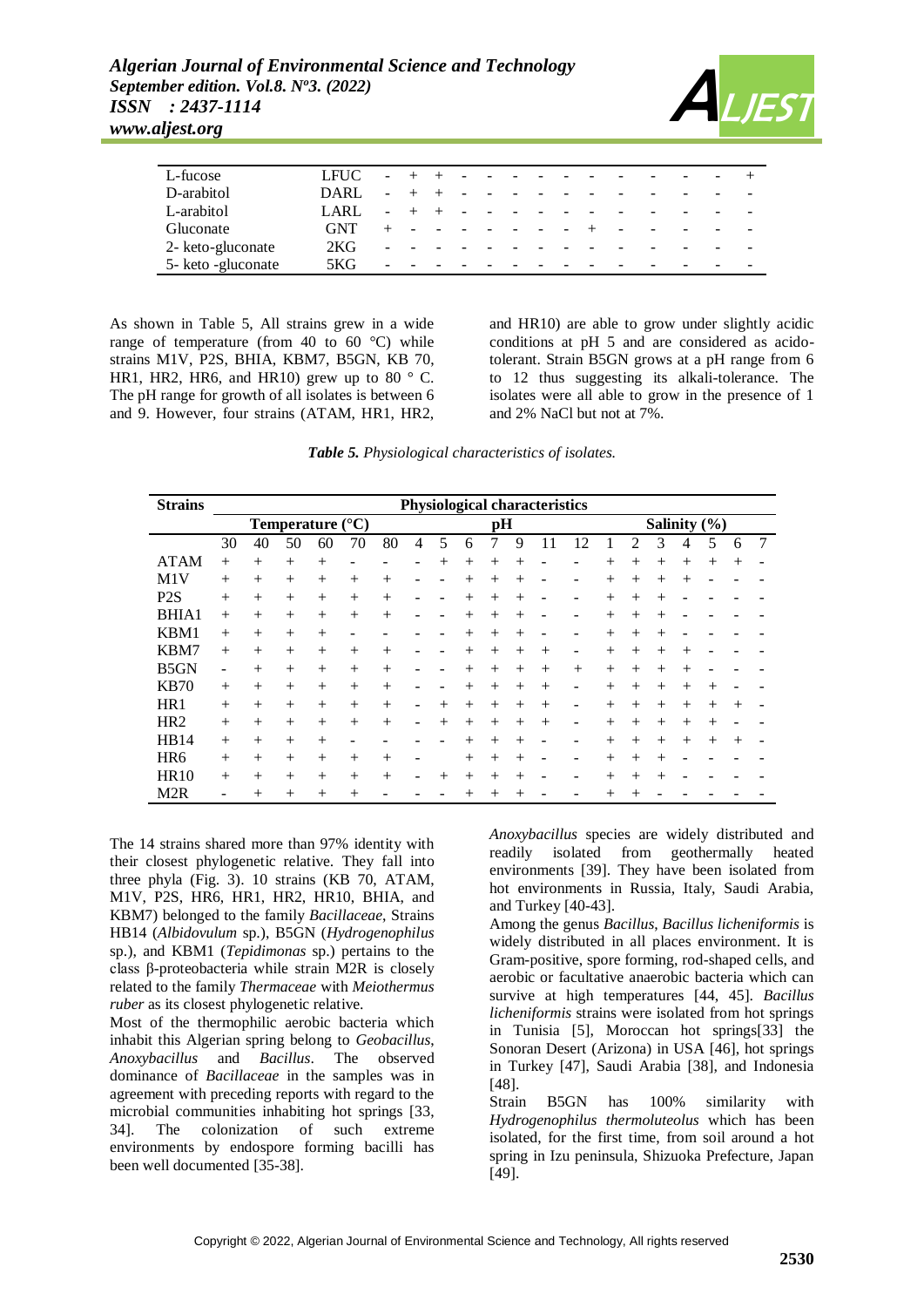Strain M2R share 100% sequence identity with *Meiothermus rube*r. In natural environments, *Meiothermus* strains have been found exclusively in thermal limnetic systems, predominantly in terrestrial hot springs [50, 51]. Strains of *Meiothermus ruber* have been isolated from geothermal areas worldwide, even from man-made thermal environments, while the distribution of the other *Meiothermus* species seems to be regional [52, 53].

Strains HB14 and KBM1 shares 100% sequence identities with *Albidovulum inexpectatum*, *Tepidimonas taiwanensis*, respectively. *Albidovulum inexpectatum* is an aerobic moderate thermophile isolated from a marine hot spring in the Azores [54], whereas *Tepidimonas taiwanensis* was isolated from Sih-Chong-Si hot spring in Taiwan [55].



*Fig. 3. Molecular phylogeny of fourteen selected bacteria and the most related type strains species using partial 16S* rDNA *sequences.*

## **3.3. Hydrolase activities**

Every one of the isolate was screened for amylase,

protease, cellulase and xylanase activity at 60 °C (Fig. 4).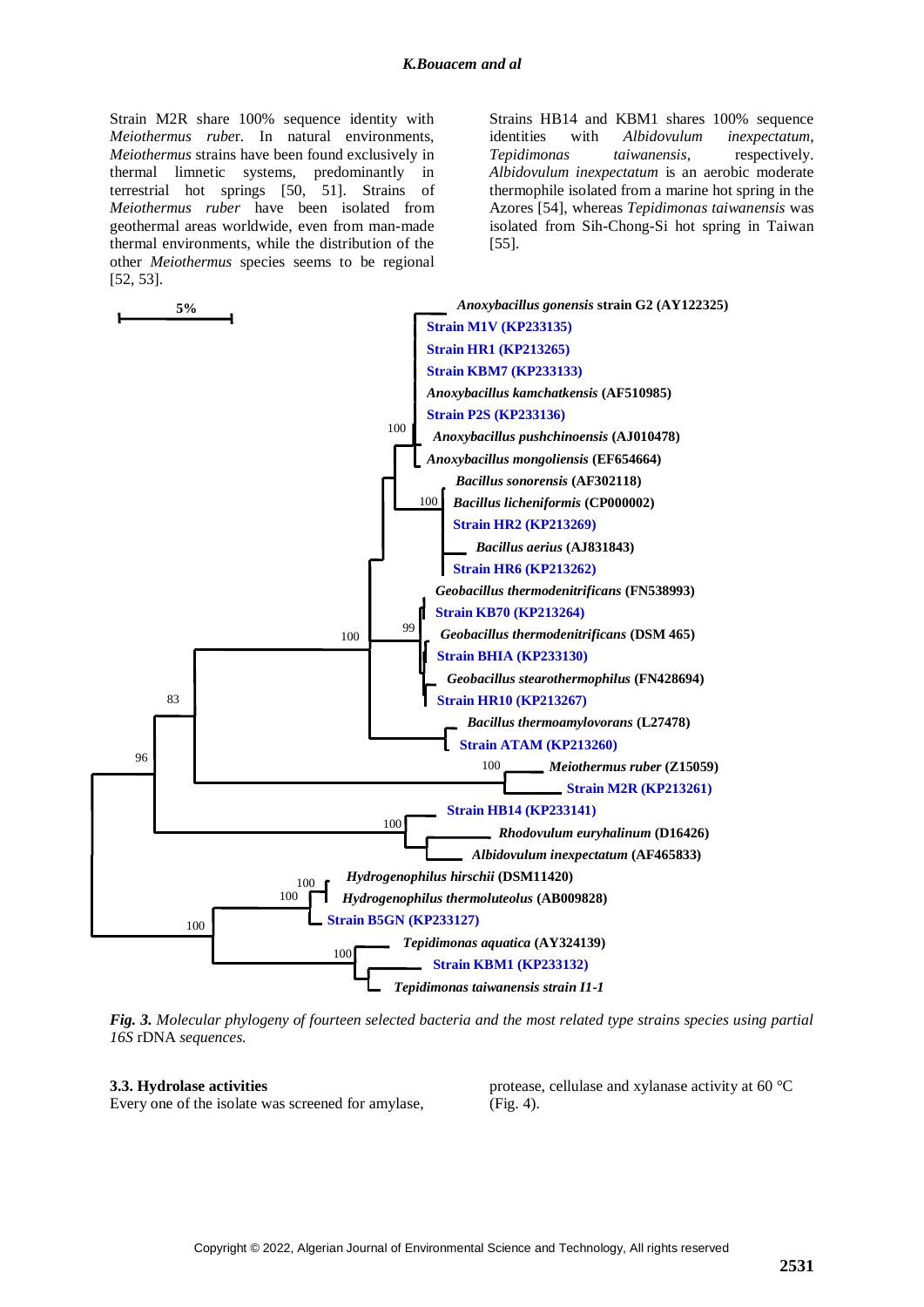



*Fig. 4. Detection of some extracellular enzymatic activities. A. Amylase, B. Protease, C. cellulase, D. Xylanase.*  The enzyme screening studies were experienced three times for each isolate.

As shown in Table 6, Among the 14 strains selected in this study, 11 strains displayed amylase and protease activities. 12 strains (ATAM, M1V, P2S, BHIA, KBM7, B5GN, KB70, HR1, HR2, HR6, HR10, and M2R) use CMC and 8 strains (ATAM, M1V, P2S, BHIA, KBM1, KBM7, B5GN, and M2R) consume xylan. In a recent study, a novel thermostable protease (named SAPA) produced

from *Anoxybacillus kamchatkensis* strain M1V was purified and biochemically and structurally identified. The promising potential of this enzyme for biotechnological applications was also well explored. SAPA is as bio-additive in detergent formulation and a candidate for shrimp waste valorization for the chitin recovery as well as for bioactive protein and peptide recuperation [56-58].

|                  |                | <b>Hydrolytic activities</b> |                  |                 |
|------------------|----------------|------------------------------|------------------|-----------------|
| <b>Strains</b>   | <b>Amylase</b> | <b>Protease</b>              | <b>Cellulase</b> | <b>Xylanase</b> |
| AT AM            | $+$            | $^{+}$                       | $^{+}$           | $^{+}$          |
| M1V              | $^{+}$         |                              | $^{+}$           | $^{+}$          |
| P <sub>2</sub> S |                | $^{+}$                       | $+$              | $^{+}$          |
| <b>BHIA</b>      | $^{+}$         | $^{+}$                       | $+$              | $^{+}$          |
| KBM1             | $+$            | $+$                          |                  | $^{+}$          |
| KBM7             | $^{+}$         |                              | $^{+}$           | $^{+}$          |
| B5GN             | $+$            |                              | $+$              | $^{+}$          |
| <b>KB</b> 70     | $+$            | $^{+}$                       | $^{+}$           |                 |
| HR1              |                | $^{+}$                       | $+$              |                 |
| HR <sub>2</sub>  | $^{+}$         | $^{+}$                       | $+$              |                 |
| <b>HB14</b>      | $^{+}$         | $^{+}$                       |                  |                 |
| HR6              | $^{+}$         | $^{+}$                       | $^{+}$           |                 |
| <b>HR10</b>      | $+$            | $^{+}$                       | $+$              | $^{+}$          |
| M <sub>2</sub> R | $^{+}$         | $^+$                         | $^{+}$           | $^{+}$          |

*Table 6. Enzymatic activities of isolates at 60 °C.*

The presence of a multiplicity of biopolymerdegrading enzymes detected in isolates from Hammam Righa hot spring suggest major contribution of these bacteria to the hydrolysis of the major organic constituents (proteins, polysaccharides). In this way, they may contribute notably to carbon and nitrogen cycling in the Algerian springs. The activity of the enzymes at elevated temperatures is one of the vital mechanisms for adaptation of microorganisms to hot environments [59].

Species belonging to the genus *Bacillus* are known for their huge production of enzymes like proteases, amylases, cellulases, xylanases, and bioactive molecules representing scientific, therapeutic, and biotechnological interest [60, 61]. Among the collection of 161 strains of thermophilic *Bacillus*  isolated from different samples of thermal water in Tunisia, 35 strains produced amylases, 37 proteases, 43-cellulases, 31-xylanases, and 37 mannanases [5, 6].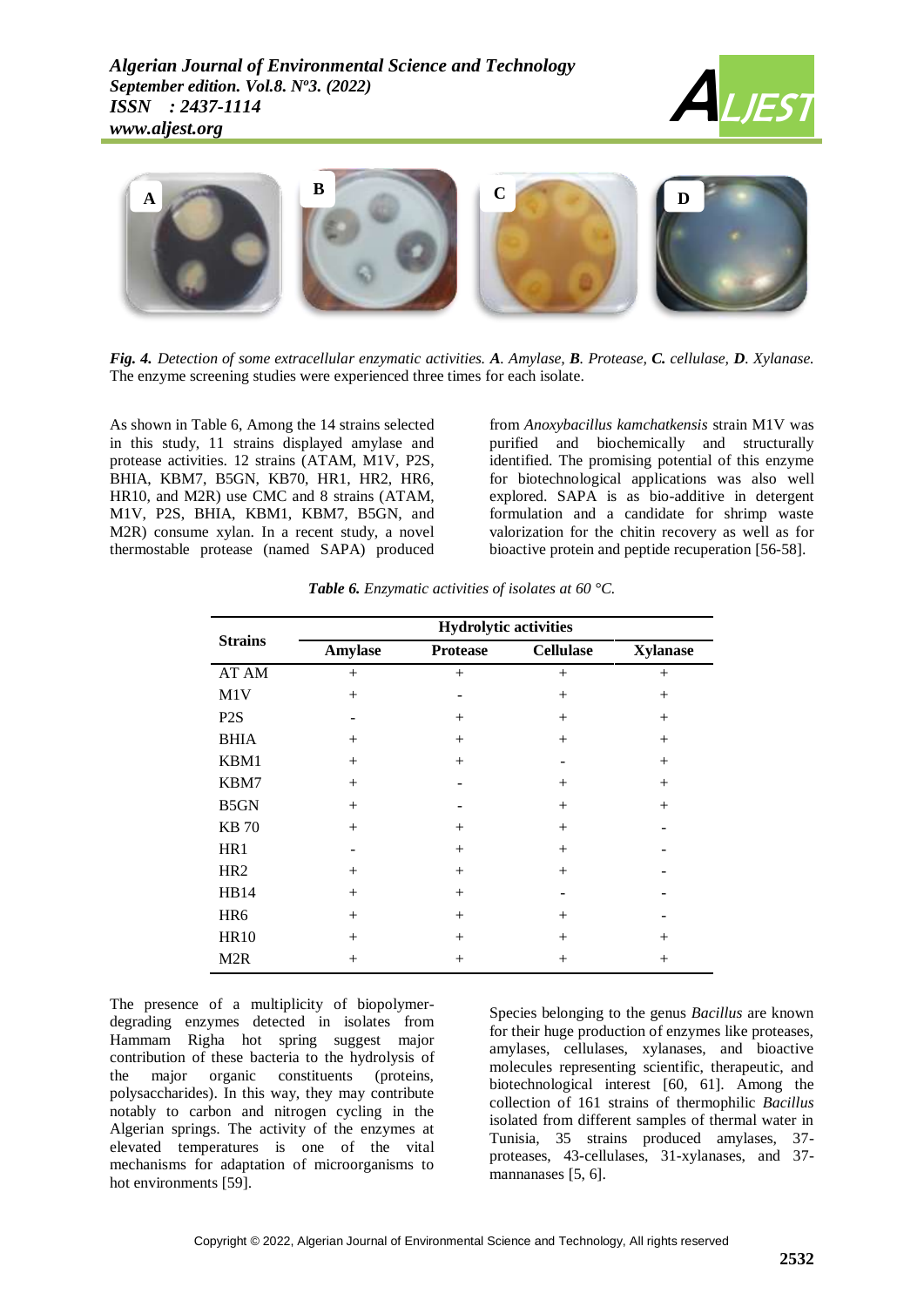To our knowledge, few records are presently available on the enzymes from *Meiothermus* [53], *Tepidimonas*, *Albidovulum*, and *Hydrogenophilus*  [62-65]. Recently, the purification, biochemical, and molecular characterization of a novel extracellular thermostable and alkaline α-amylase from *Tepidimonas fonticaldi* strain HB23 have been reported [66]. The identification of a novel chitinase from *Hydrogenophilus hirschii* strain KB-DZ44 have been also reported [67].

In the current research, we detected several promising thermophilic bacteria regarding the enzymes that they possess that could be applied in the industry. More attention should be paid to them and to other uncultivated microorganisms originating from hot ecosystems which may be of industrial significance.

#### **IV. Conclusion**

This study is the first investigation of thermophilic aerobic bacteria originating from Hammam Righa hot spring. The results showed an obvious dominance of thermophilic *Bacillaceae*. Our results extend our knowledge of microbial diversity existing in hot springs. They suggest that there are biological markers of hot springs. Moreover, they showed that new thermophilic populations can be found in these hot environments. They provide evidence and indication that the Hammam Righa possesses a rich microbial diversity to be explored by further surveys based on microbiological and metagenomics approaches with the aim to explore the uncultivated microorganisms. Additional studies are currently in progress in order to determine the diversity of thermophilic bacteria (aerobic and anaerobic) and their ability to produce extracellular hydrolytic enzymes in other Algerian hot springs and to select for the best hydrolytic enzymes producers to be used in biotechnology.

#### **Acknowledgments**

This work was funded by the General Directorate for Scientific Research and Technological Development (DGRSDT) in Algeria. We wish to express our gratitude to Ms Linda Bentayeb (FBS, USTHB, Algeria) for his technical assistance during the preparation of this work. The authors are greatly indebted to Dr. S. Mechri (LBMEB, CBS) for her valuable helpful and constructive discussions throughout this work. We wish to express our gratitude to A. Kouchah from Hyproc Shiping Company for constructive proofreading and language polishing services.

#### **Conflict of Interest**

The authors declare that they have no conflict of interest.

#### **V. References**

- 1. Kato, C.; Takai, K. Microbial diversity of deep-sea extremophiles--Piezophiles, Hyperthermophiles, and subsurface microorganisms. *Biological Sciences in Space* 14(2000) 341-352.
- 2. Yadav, A.N.; Verma, P.; Kumar, M.; Pal, K.K.; Dey, R.; Gupta, A.; Padaria, J.C.; Gujar, G.T.; Kumar, S.; Suman, A.; Prasanna, R.; Saxena, A.K. Diversity and phylogenetic profiling of niche-specific Bacilli from extreme environments of India. *Annals of Microbiology* 65 (2015) 611-629.
- 3. Pandey, A.; Dhakar, K.; Sharma, A.; Priti, P.; Sati, P.; Kumar, B. Thermophilic bacteria that tolerate a wide temperature and pH range colonize the Soldhar (95 °C) and Ringigad (80 °C) hot springs of Uttarakhand, India. *Annals of Microbiology* 65 (2015) 809-816.
- 4. Bertoldo, C.; Antranikian, G. Starch-hydrolyzing enzymes from thermophilic archaea and bacteria. *Current Opinion in Chemical Biology* 6(2002) 151- 60.
- 5. Thebti, W., Riahi, Y., Gharsalli, R., Belhadj, O. 2016b. Screening and characterization of thermoactive enzymes of biotechnological interest produced by thermophilic *Bacillus* isolated from hot springs in Tunisia. *Acta Biochima Polonica* 63(3) 581-7.
- 6. Thebti, W., Riahi Y.; Belhadj O. *Purification and characterization of a New thermostable, haloalkaline, solvent stable, and detergent compatible serine protease from Geobacillus toebii strain LBT 77.* BioMed Research International (2016) 9178962.
- 7. Zheng, H.; Liu, Y.; Liu, X.; Wang, J.; Han, Y.; Lu, F. Isolation, purification, and characterization of a thermostable xylanase from a novel strain, Paenibacillus campinasensis G1-1. *Journal of Microbiology and Biotechnology* 22(2012) 930-938.
- 8. Bouanane-Darenfed, A.; Boucherba, N.; Bouacem, K.; Gagaoua, M.; Joseph, M.; Kebbouche-Gana, S.; Nateche, F.; Hacene, H.; Ollivier, B.; Cayol, J.L., Fardeau, M.L. Characterization of a purified thermostable xylanase from *Caldicoprobacter algeriensis* sp. nov. strain TH7C1<sup>T</sup> . *Carbohydrate Research* 419 ( 2016) 60-68.
- 9. Jiang, T.; Cai, M.; Huang, M.; He, H.; Lu, J.; Zhou, X.; Zhang, Y. Characterization of a thermostable raw-starch hydrolyzing alpha-amylase from deep-sea thermophile *Geobacillus* sp. *Protein Expression and Purification* 114 (2015) 15-22.
- 10. Sharma, P.; Sood, C.; Singh, G.; Capalash, N. An eco-friendly process for biobleaching of eucalyptus kraft pulp with xylanase producing *Bacillus halodurans*. *Journal of Cleaner Production* 87 (2015) 966-970.
- 11. Saboto, D.; Nucci, R.; Rossi, M.; Gryczynski, I.; Gryczyniski, Z.; Lakowicz, J. The b-glycosidase from the hyperthermophilic archaeon *Sulfolobus solfataricus*: enzyme activity and conformational dynamics at temperatures above 100°C. *Biophysical Chemistry* 81 (1999) 23-31.
- 12. Linke, D.; Berger, R.G. Foaming of proteins: New prospects for enzyme purification processes. *Journal of Biotechnology* 152(2011) 125-31.
- 13. Ouali, S.; Hadjiat, M.; Ait-Ouali, A.; Salhi, K.; Malek, A. Cartographie et caractérisation des ressources géothermiques de l'Algérie. *Revue des Energies Renouvelables* 21(2018) 54-61.
- 14. Bouacem, K.; Bouanane-Darenfed, A.; Boucherba, N.; Joseph, M.; Gagaoua, M.; Ben Hania, W.; Kecha, M.; Benallaoua, S.; Hacene, H.; Ollivier, B.; Fardeau, M.L. Partial characterization of xylanase produced by *Caldicoprobacter algeriensis*, a new thermophilic anaerobic bacterium isolated from an Algerian hot spring. *Applied Biochemistry and Biotechnology* 174(2014) 1969-1981.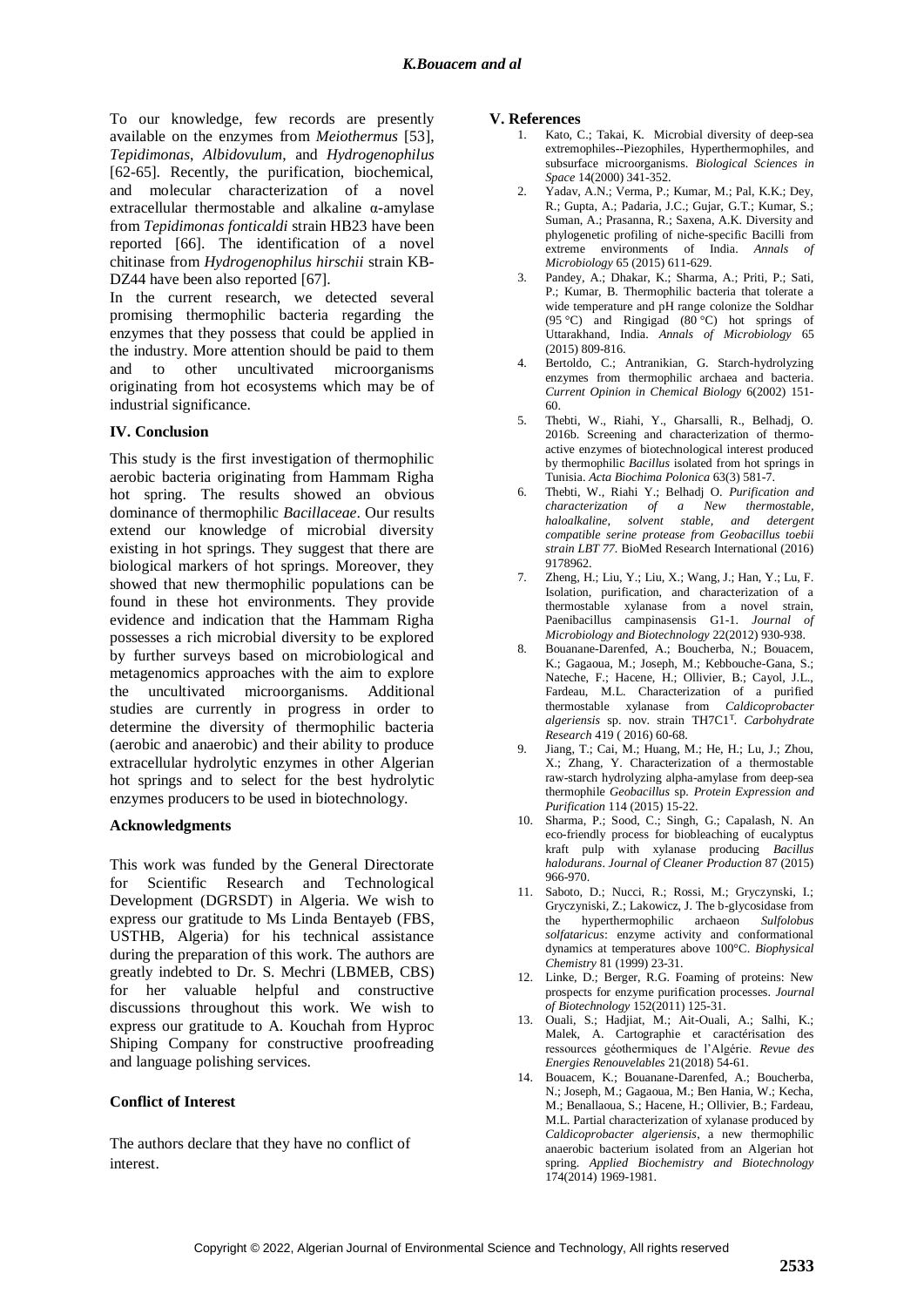

*www.aljest.org*

- 15. Bouanane-Darenfed, A.; Fardeau, M.L.; Gregoire, P.; Joseph, M.; Kebbouche-Gana, S.; Benayad, T.; Hacene, H.; Cayol, J.L.; Ollivier, B. *Caldicoprobacter algeriensis* sp. nov. a new thermophilic anaerobic, xylanolytic bacterium isolated from an Algerian hot spring. *Current Microbiol*ogy 62(2011) 826-32.
- 16. Bouanane-Darenfed, A.; Ben Hania, W.; Hacene, H.; Cayol, J.L.; Ollivier, B.; Fardeau, M.L. *Caldicoprobacter guelmensis* sp. nov., a thermophilic, anaerobic, xylanolytic bacterium isolated from a hot spring. *International Journal of Systematic and Evolutionary Microbiology* 63 (2013) 2049-2053.
- 17. Kecha, M.; Benallaoua, S.; Touzel, J.P.; Bonaly, R.; Duchiron, F. Biochemical and phylogenetic characterization of a novel terrestrial hyperthermophilic archaeon pertaining to the genus *Pyrococcus* from an Algerian hydrothermal hot spring. *Extremophiles* 11(2007) 65-73.
- 18. Bouacem, K.; Bouanane-Darenfed, A.; Zaraî Jaouadi, N.; Joseph, M.; Hacene, H.; Ollivier, B.; Fardeau, M.L.; Bejar, S.; Jaouadi, B. Novel serine keratinase from *Caldicoprobacter algeriensis* exhibiting outstanding hide dehairing abilities. *International Journal of Biological Macromolecules* 86 (2016) 321-328.
- 19. Bouacem, K.; Bouanane-Darenfed, A.; Laribi-Habchi, H.; Ben Elhoul, M.; Hmida-Sayari, A.; Hacene, H.; Ollivier, B.; Fardeau, M.L.; Jaouadi, B.; Bejar, S. Biochemical characterization of a detergentstable serine alkaline protease from *Caldicoprobacter guelmensis*. *International Journal of Biological Macromolecules* 81 (2015) 299-307.
- 20. Ben Dhia Thabet, O.; Fardeau, M.L.; Joulian, C.; Thomas, P.; Hamdi, M.; Garcia, J.L.; Ollivier, B. *Clostridium tunisiense* sp. nov., a new proteolytic, sulfur-reducing bacterium isolated from an olive mill wastewater contaminated by phosphogypse. *Anaerobe* 10(2004) 185-190.
- 21. Hall, T.A. BioEdit: a user-friendly biological sequence alignment editor and analysis program for Windows 95/98/NT. *Nucleic Acids Symposium Series* (1999) 95-98.
- 22. Altschul, S.F.; Madden, T.L.; Schäffer, A.A.; Zhang, J.; Zhang, Z.; Miller, W.; Lipman, D.J. Gapped BLAST and PSI-BLAST: a new generation of protein database search programs. *Nucleic Acids Research* 25(1997) 3389-3402.
- 23. Winker, S.; Woese, C.R. A Definition of the Domains Archaea, Bacteria and Eucarya in Terms of Small Subunit Ribosomal RNA Characteristics. *Systematic and Applied Microbiology* 14 (1991.) 305- 310.
- 24. Jukes, T.H. Evolutionary pattern of specificity regions in light chains of immunoglobulins. *Biochemical Genetics* 3 (1969) 109-17.
- 25. Saitou, N.; Nei, M. The neighbor-joining method: a new method for reconstructing phylogenetic trees. *Molecular Biology and Evolution* 4 (1987) 406-25.
- 26. Felsenstein, J. Confidence limits on phylogenies: an approach using the bootstrap. *Evolution* (1985) 783- 791.
- 27. Burhan, A.; Nisa, U.; Gökhan, C.; Ömer, C.; Ashabil, A.; Osman, G. Enzymatic properties of a novel thermostable, thermophilic, alkaline and chelator resistant amylase from an alkaliphilic *Bacillus* sp. isolate ANT-6. *Process Biochemistry* 38(2003) 1397- 1403.
- 28. Priest, F.G.; Goodfellow, M.; Todd, C. A numerical classification of the genus *Bacillus*. *Journal of General Microbiology* 134(1988) 1847-1882.
- 29. Teather, R.M., Wood, P.J. Use of Congo redpolysaccharide interactions in enumeration and characterization of cellulolytic bacteria from the bovine rumen. *Applied and Environmental Microbiology* 43 (1982) 777-780.
- 30. Silveira, F.Q.d.P.; Melo, I.S.; Ferreira Filho, E.X. Carbohydrate-hydrolysing enzyme activity production by solid-state cultures of *Trichoderma harzianum* strains. *Brazilian Journal of Medical and Biological Research* 28(1997) 152-156.
- 31. Chapman, D. Water quality assessments: a guide to the use of biota, sediments and water in environmental monitoring. *A Guide to Use of Biota, Sediments and Water in Environmental Monitoring - Second Edition* (1996).
- 32. Gaudin, V.; Juhel-Gaugain, M.; Moretain, J.P.; Sanders, P. AFNOR validation of Premi Test, a microbiological-based screening tube-test for the detection of antimicrobial residues in animal muscle tissue. *Food Additives and Contaminants Part A Chemistry Analysis Controle Exposure Risk Assessment Foreword* 25(2008)1451-1464.
- 33. Aanniz, T.; Ouadghiri, M.; Melloul, M.; Swings, J.; Elfahime, E.; Ibijbijen, J.; Ismaili, M.; Amar, M. Thermophilic bacteria in Moroccan hot springs, salt marshes and desert soils. *Brazilian Journal Microbiology* 46(2015) 443-53.
- 34. Savas, S., Adiguzel, A., Inan, K., Ozkan, H., Gulluce, M., Sahin, F. Molecular characterization of thermophilic bacteria isolated from Van City Ercis<br>Town Hasanabdal hot spring. Romanian Town Hasanabdal hot spring. *Biotechnological Letters*, 14(2009), 4445-4454.
- 35. Ifandi, S., Alwi, M. Isolation of Thermophilic Bacteria from Bora Hot Springs in Central Sulawesi. *Biosaintifika: Journal of Biology & Biology Education*, 10(2018), 291-297.
- 36. Macur, R.E.; Jay, Z.J.; Taylor, W.P.; Kozubal, M.A.; Kocar, B.D.; Inskeep, W.P. Microbial community structure and sulfur biogeochemistry in mildly-acidic sulfidic geothermal springs in Yellowstone National Park. *Geobiology* 11(2013) 86-99.
- 37. Sayeh, R.; Birrien, J.L.; Alain, K.; Barbier, G.; Hamdi, M.; Prieur, D. Microbial diversity in Tunisian geothermal springs as detected by molecular and culture-based approaches. *Extremophiles* 14(2010) 501-14.
- 38. Khiyami, M.A.; Serour, E.A.; Shehata, M.M.; Bahklia, A.H. Thermo-aerobic bacteria from geothermal springs in Saudi Arabia. *African Journal of Biotechnology* 11(2014) 4053-4062.
- 39. Inan, K.; Canakci, S.; Beldüz, A.O. Isolation and characterization of xylanolytic new strains of *Anoxybacillus* from some hot springs in Turkey. *Turkish Journal of Biology* 35(2011) 529-542.
- 40. Yumoto, I.; Hirota, K.; Kawahara, T.; Nodasaka, Y.; Okuyama, H.; Matsuyama, H.; Yokota, Y.; Nakajima, K.; Hoshino, T. *Anoxybacillus voinovskiensis* sp. nov., a moderately thermophilic bacterium from a hot spring in Kamchatka. *International Journal of Systematic and Evolutionary Microbiology* 54 (2004) 1239-1242.
- 41. Poli, A., Romano, I.; Cordella, P.; Orlando, P.; Nicolaus, B.; Berrini, C.C. *Anoxybacillus thermarum* sp. nov., a novel thermophilic bacterium isolated from thermal mud in Euganean hot springs, Abano Terme, Italy. *Extremophiles* 13(2009) 867-874.
- 42. Kevbrin, V.V.; Zengler, K.; Lysenko, A.M.; Wiegel, J. *Anoxybacillus kamchatkensis* sp. nov., a novel thermophilic facultative aerobic bacterium with a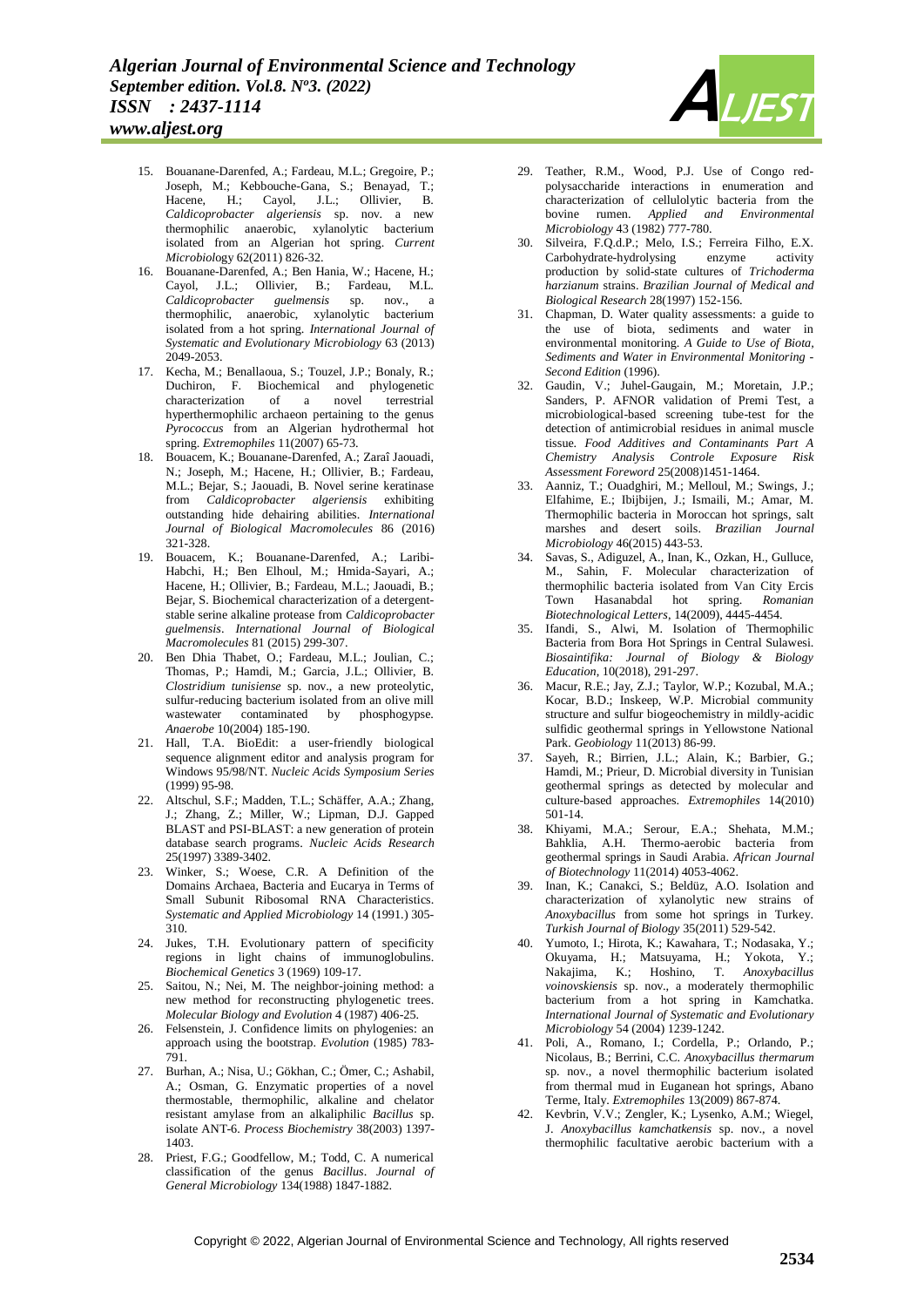- 43. broad pH optimum from the Geyser valley, Kamchatka. *Extremophiles* 9 (2005) 391-398.
- 44. Cihan, A.C. Taxonomic classification of *Anoxybacillus* isolates from geothermal regions in Turkey by 16S rRNA gene sequences and ARDRA, ITS-PCR, Rep-PCR analyses. *Polish Journal of Microbiology* 62 (2013)149-163
- 45. Manachini, P.L.; Fortina, M.G.; Levati, L.; Parini, C. Contribution to phenotypic and genotypic characterization of *Bacillus licheniformis* and description of new genomovars. *Systematic and Applied Microbiology* 21(1998) 520-529.
- 46. Rey, M.W.; Ramaiya, P.; Nelson, B.A.; Brody-Karpin, S.D.; Zaretsky, E.J.; Tang, M.; de Leon, A.L.; Xiang, H.; Gusti, V.; Clausen, I.G. Complete genome sequence of the industrial bacterium *Bacillus licheniformis* and comparisons with closely related *Bacillus* species. *Genome Biology* 5 (2004) 1-12.
- 47. Palmsano, M.M.; Nakamura, L.K.; Duncan, K.E.; Istock, C.A.; Cohan, F.M. *Bacillus sonorensis* sp. nov., a close relative of *Bacillus licheniformis*, isolated from soil in the Sonoran Desert, Arizona. *International Journal of Systematic and Evolutionary Microbiology* 51(2001) 1671-1679.
- 48. Adiguzel, A.; Inan, K.; Şahin, F.; Arasoglu, T.; Güllüce, M.; Belduz, A.O.; Baris, Ö. Molecular diversity of thermophilic bacteria isolated from Pasinler hot spring (Erzurum, Turkey). *Turkish Journal of Biology* 35(2011) 267-274.
- 49. Ibrahim, D.; Zhu, H.L.; Yusof, N. *Bacillus licheniformis* BT5. 9 isolated from Changar Hot spring, Malang, Indonesia, as a potential producer of thermostable α-amylase. *Tropical Life Sciences Research* 24(2013) 71-84.
- 50. Hayashi, N.R.; Ishida, T.; Yokota, A.; Kodama, T.; Igarashi, Y. *Hydrogenophilus thermoluteolus* gen. nov., sp. nov., a thermophilic, facultatively chemolithoautotrophic, hydrogen-oxidizing bacterium. *International Journal of Systematic and Evolutionary Microbiology* 49(1999) 783-786
- Pires, A.L.; Albuquerque, L.; Tiago, I.; Nobre, M.F.; Empadinhas, N.; Veríssimo, A.; da Costa, M.S. *Meiothermus timidus* sp. nov., a new slightly thermophilic yellow-pigmented species. *FEMS Microbiology Letters* 245(2005) 39-45.
- 52. Da Costa, M.S.; Rainey, F.A.; Nobre, M.F. The genus *Thermus* and relatives. in: *The prokaryotes*, Springer (2006)797-812.
- 53. Albuquerque, L.; Ferreira, C.; Tomaz, D.; Tiago, I.; Veríssimo, A.; da Costa, M.S.; Nobre, M.F. *Meiothermus rufus* sp. nov., a new slightly thermophilic red-pigmented species and emended description of the genus *Meiothermus*. *Systematic and Applied Microbiology* 32(2009) 306-313.
- 54. Inada, S.; Watanabe, K. Draft genome sequence of *Meiothermus ruber* H328, which degrades chicken feathers, and identification of proteases and peptidases responsible for degradation. *Genome Announcements* 1 (2013) 1-2.
- 55. Albuquerque, L.; Santos, J.; Travassos, P.; Nobre, M.F.; Rainey, F.A.; Wait, R.; Empadinhas, N.; Silva, M.T.; da Costa, M.S. *Albidovulum inexpectatum* gen. nov., sp. nov., a nonphotosynthetic and slightly thermophilic bacterium from a marine hot spring that is very closely related to members of the photosynthetic genus *Rhodovulum*. *Applied and Environmental Microbiology* 68(2002) 4266-4273.
- 56. Chen, T.L.; Chou, Y.J.; Chen, W.M.; Arun, B.; Young, C.C. *Tepidimonas taiwanensis* sp. nov., a novel alkaline-protease-producing bacterium isolated from a hot spring. *Extremophiles* 10(2006) 35-40.
- 57. Mechri, S.; Bouacem, K.; Jaouadi, N.Z.; Rekik, H.; Elhoul, M.B.; Benmrad, M.O.; Hacene, H.; Bejar, S.; Bouanane-Darenfed, A.; Jaouadi, B. Identification of a novel protease from the thermophilic *Anoxybacillus kamchatkensis* M1V and its application as laundry detergent additive. *Extremophiles* 23 (2019) 687– 706.
- 58. Mechri, S.; Sellem, I.; Bouacem, K.; Jabeur, F.; Chamkha, M.; Hacene, H.; Bouanane-Darenfed, A.; Jaouadi, B. Antioxidant and Enzyme Inhibitory Activities of *Metapenaeus monoceros* by-product hydrolysates elaborated by purified alkaline proteases. *Waste and Biomass Valorization* (2020a)  $1 - 15$ .
- 59. Mechri, S.; Sellem, I.; Bouacem, K.; Jabeur, F.; Laribi-Habchi, H.; Mellouli, L.; Hacène, H.; Bouanane-Darenfed, A.; Jaouadi, B. A biological clean processing approach for the valorization of speckled shrimp Metapenaeus monoceros by-product as a source of bioactive compounds. *Environmental Science and Pollution Research* (2020b) 1-14.
- 60. Ferrer, M.; Golyshina, O.; Beloqui, A.; Golyshin, P.N. Mining enzymes from extreme environments. *Current Opinion in Microbiology* 10(2007) 207-214.
- 61. Kazan, D.; Denizci, A.A.; Öner, M.N.K.; Erarslan, A. Purification and characterization of a serine alkaline protease from *Bacillus clausii* GMBAE 42. *Journal of Industrial Microbiology and Biotechnology* 32(2005) 335-344.
- 62. Kulkarni, N.; Lakshmikumaran, M.; Rao, M. Xylanase II from an alkaliphilic thermophilic *Bacillus* with a distinctly different structure from other xylanases: evolutionary relationship to alkaliphilic xylanases. *Biochemical and Biophysical Research Communications* 263(1999) 640-645.
- 63. Albuquerque, L.; Tiago, I.; Verissimo, A.; da Costa, M.S. *Tepidimonas thermarum* sp. nov., a new slightly thermophilic betaproteobacterium isolated from the Elisenquelle in Aachen and emended description of the genus Tepidimonas. *Systematic and Applied Microbiology* 29 (2006) 450-456.
- 64. Kacagan, M.; Inan, K.; Canakci, S.; Guler, H.I.; Belduz, A.O. *Thermus anatoliensis* sp. nov., a thermophilic bacterium from geothermal waters of Buharkent, Turkey. *Journal of Basic Microbiology* 55(2015) 1367-73.
- 65. Balk, M.; Heilig, H.G.; van Eekert, M.H.; Stams, A.J.; Rijpstra, I.C.; Sinninghe-Damste, J.S.; de Vos, W.M.; Kengen, S.W. Isolation and characterization of a new CO-utilizing strain, Thermoanaerobacter thermohydrosulfuricus subsp. carboxydovorans, isolated from a geothermal spring in Turkey. *Extremophiles* 13(2009) 885-894.
- 66. Arya, M.; Joshi, G.K.; Gupta, A.K.; Kumar, A.; Raturi, A. Isolation and characterization of thermophilic bacterial strains from Soldhar (Tapovan) hot spring in Central Himalayan Region, India. *Annals of Microbiology* 65(2015) 1457-1464.
- 67. Allala, F.; Bouacem, K.; Boucherba, N.; Azzouz, Z.; Mechri, S.; Sahnoun, M.; Benallaoua, S.; Hacene, H.; Jaouadi, B.; Bouanane-Darenfed, A. Purification, biochemical, and molecular characterization of a novel extracellular thermostable and alkaline αamylase from *Tepidimonas fonticaldi* strain HB23. *International Journal of Biological Macromolecules* 132(2019) 558–574.
- 68. Bouacem, K.; Laribi-Habchi, H.; Mechri, S.; Hacene, H.; Jaouadi, B.; Bouanane-Darenfed, A. Biochemical characterization of a novel thermostable chitinase from *Hydrogenophilus hirschii* strain KB-DZ44. *International Journal of BiologicalMacromolecules* 106 (2018) 338-350